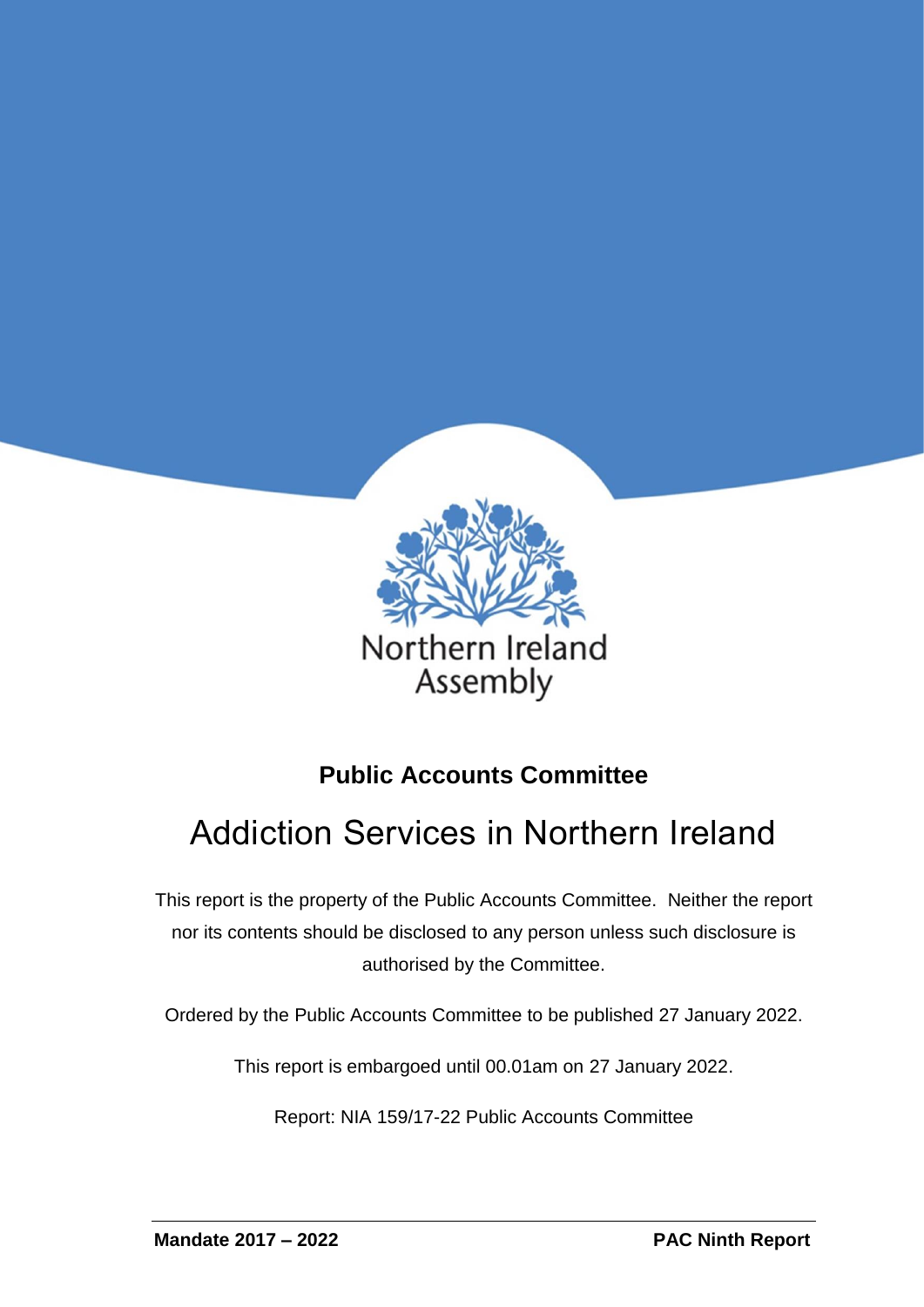#### **Contents**

| Harms caused by drug and alcohol use are significant and likely to                                                                                          |
|-------------------------------------------------------------------------------------------------------------------------------------------------------------|
| A joined-up approach to tackling substance use is essential if the new                                                                                      |
|                                                                                                                                                             |
| There is uncertainty around funding for the new strategy and as a result,                                                                                   |
| Significant deficiencies in data quality and completeness impact the<br>Department's ability to plan and assess its substance use services  19              |
| Community and voluntary sector organisations provide effective harm<br>reduction services and should be a priority, yet some of these services              |
| Clearer, more consistent care pathways are needed to ensure people                                                                                          |
| Access to residential rehabilitation beds is inconsistent and a review is                                                                                   |
| Misuse of prescription drugs is a significant issue in Northern Ireland,<br>but there is little evidence that interventions to date have made an impact  23 |
|                                                                                                                                                             |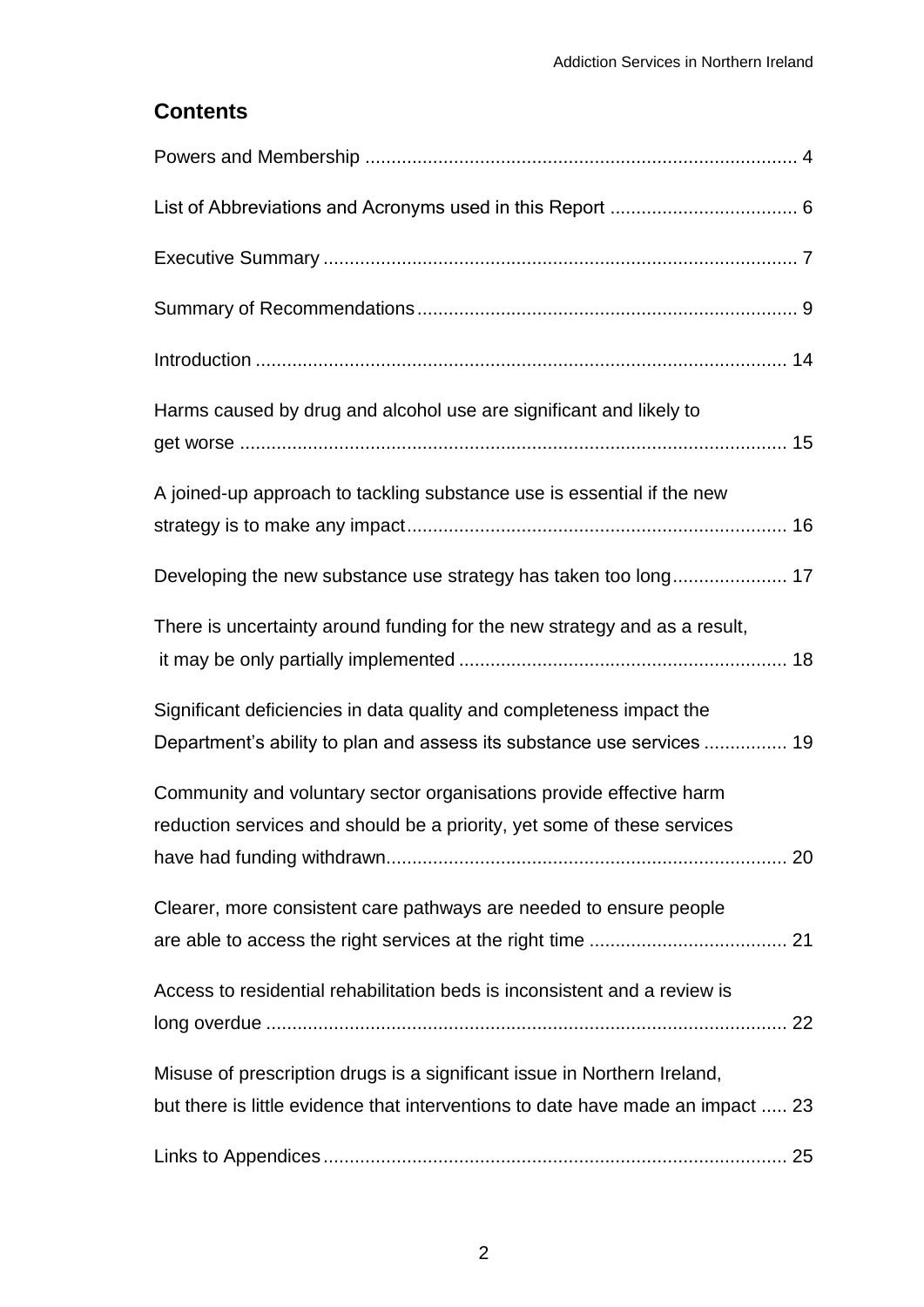| Appendix 4: List of witnesses that gave evidence to the Committee  25 |  |
|-----------------------------------------------------------------------|--|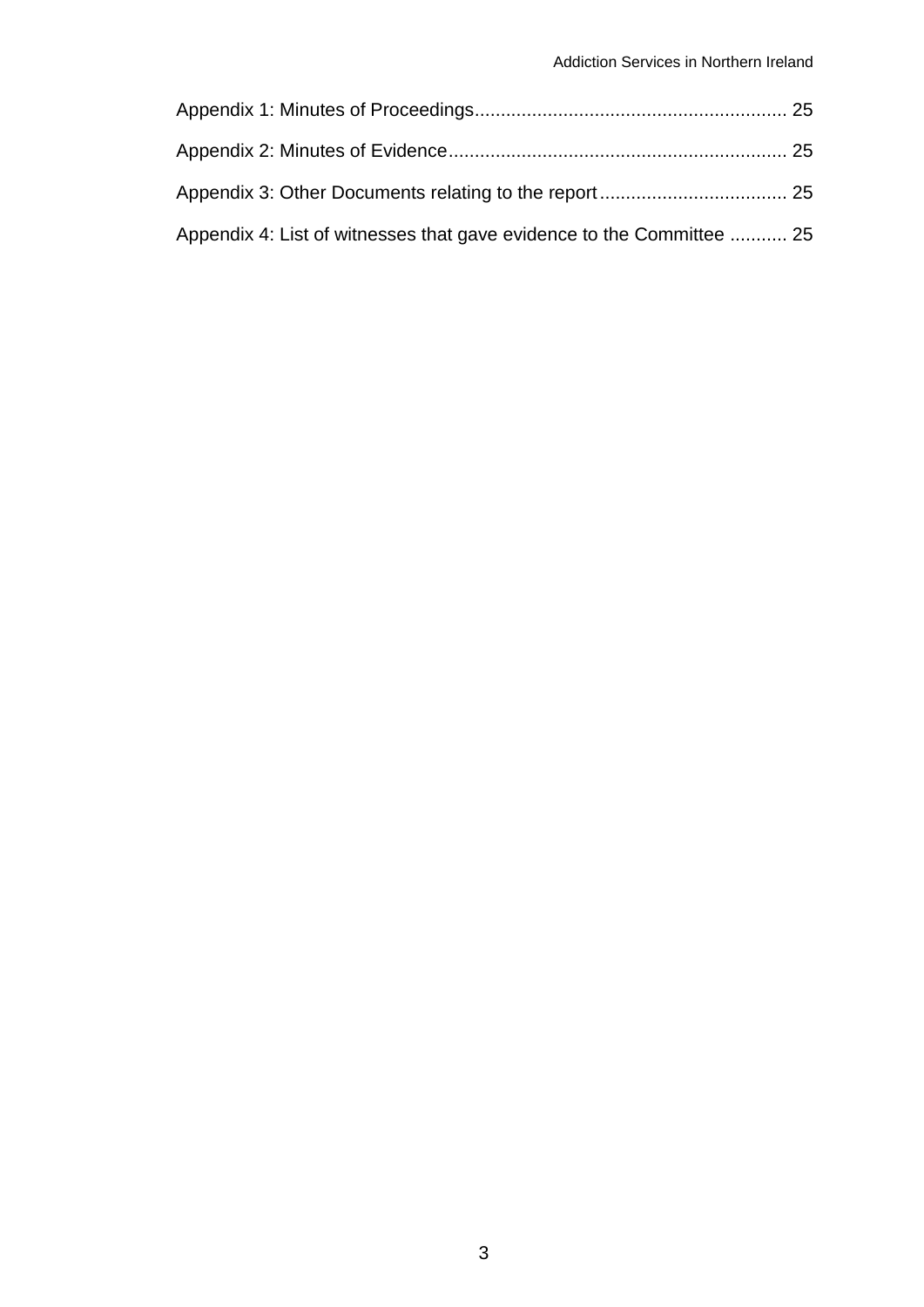# <span id="page-3-0"></span>**Powers and Membership**

# **Powers**

The Public Accounts Committee is a Standing Committee established in accordance with Standing Orders under Section 60(3) of the Northern Ireland Act 1998. It is the statutory function of the Public Accounts Committee to consider the accounts, and reports on accounts laid before the Assembly.

The Public Accounts Committee is appointed under Assembly Standing Order No. 56 of the Standing Orders for the Northern Ireland Assembly. It has the power to send for persons, papers and records and to report from time to time. Neither the Chairperson nor Deputy Chairperson of the Committee shall be a member of the same political party as the Minister of Finance or of any junior minister appointed to the Department of Finance.

# **Membership**

The Committee has 9 members, including a Chairperson and Deputy Chairperson, and a quorum of five members. The membership of the Committee is as follows:

> Chairperson: Mr William Humphrey MLA Deputy Chairperson: Mr Roy Beggs MLA Mr Andrew Muir MLA<sup>2</sup> Mr Cathal Boylan MLA Mr Maolíosa McHugh MLA Ms Órlaithí Flynn MLA Mr William Irwin MLA<sup>14</sup> Mr David Hilditch MLA Ms Cara Hunter MI A 35

<sup>1</sup> With effect from 17 February 2020 Mr Harry Harvey replaced Mr Gary Middleton

<sup>2</sup>With effect from 31 March 2020 Mr Andrew Muir replaced Mr Trevor Lunn

3 With effect from 19 May 2020 Mr Matthew O'Toole replaced Mr John Dallat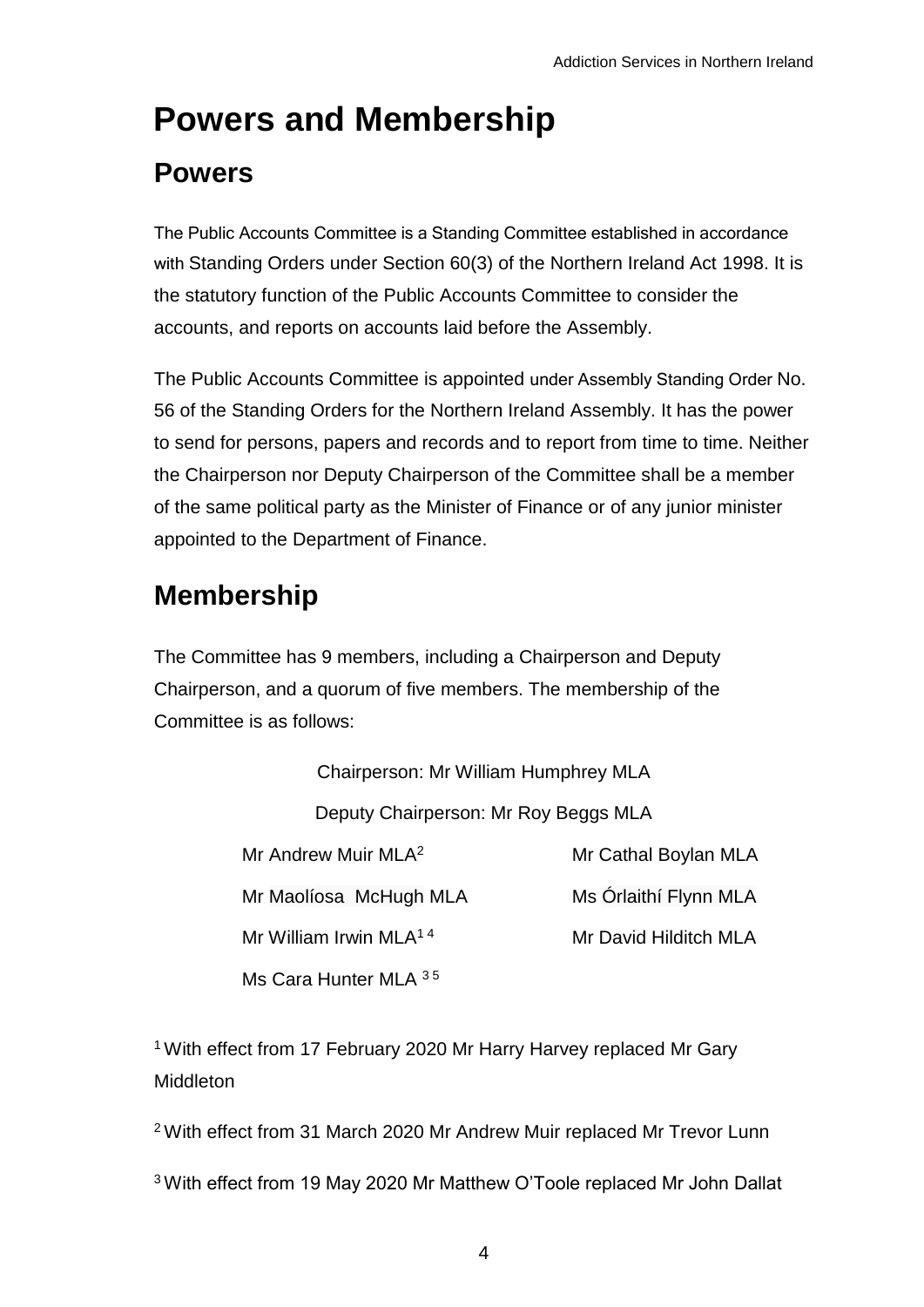With effect from 21 June 2021 Mr William Irwin replaced Mr Harry Harvey

With effect from 18 October 2021 Ms Cara Hunter replaced Mr Matthew O'Toole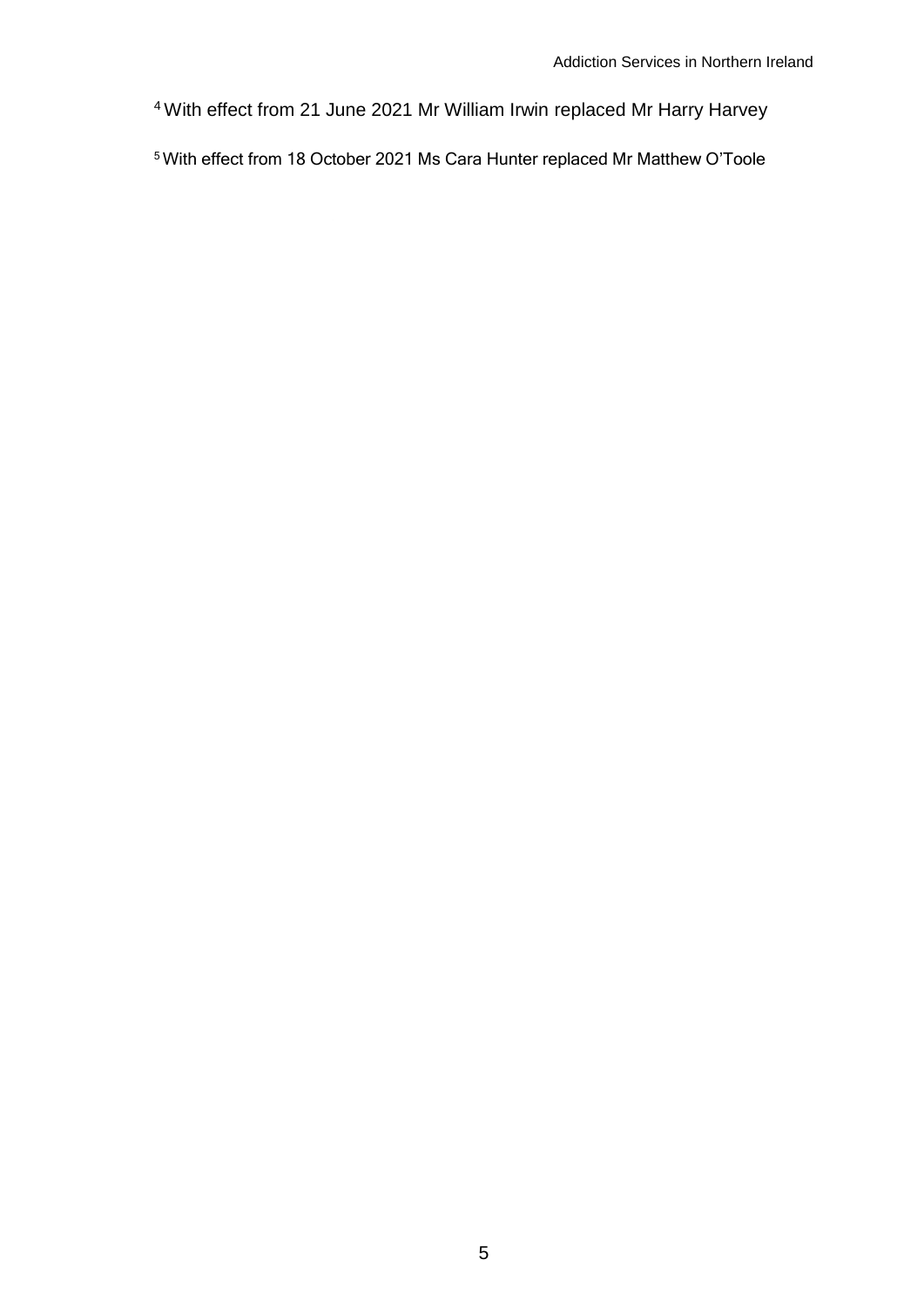### <span id="page-5-0"></span>List of Abbreviations and Acronyms used in this Report

- C&AG: Comptroller & Auditor General
- The Department: Department of Health
- CVS: Community & Voluntary Sector
- SPS: Substitute Prescribing Service
- HSC: Health & Social Care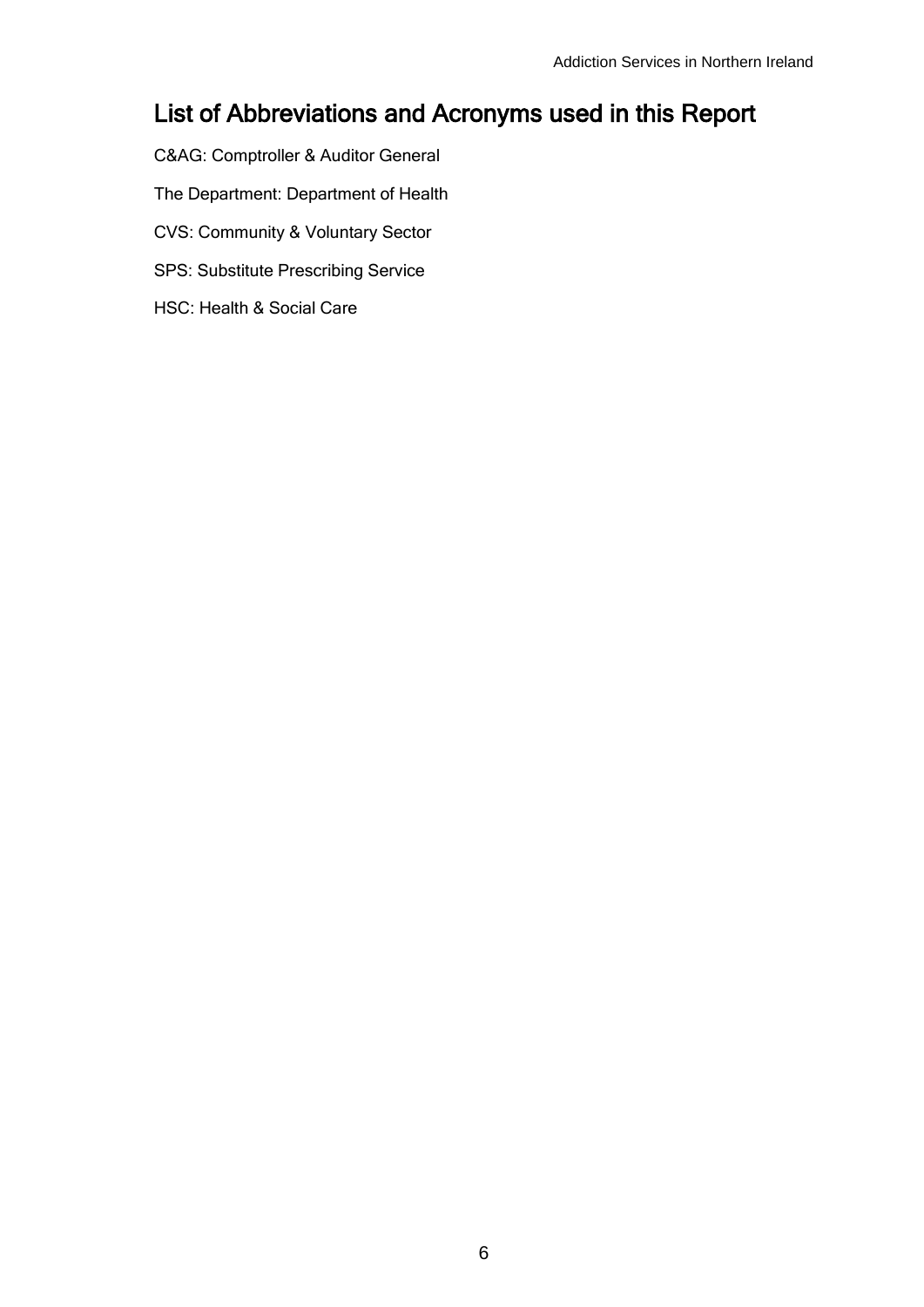# <span id="page-6-0"></span>**Executive Summary**

- 1. The Public Accounts Committee (the Committee) met on 21 October 2021 to consider the Comptroller and Auditor General's (C&AG's) report "Addiction Services in Northern Ireland". The main witnesses were:
	- Mr Richard Pengelly, Department of Health
	- Professor Sir Michael McBride, Department of Health
	- Mr Gary Maxwell, Department of Health
	- Mr Brendan Whittle, Health and Social Care Board
	- Mr Kieran Donnelly, Northern Ireland Audit Office
	- Mr Stuart Stevenson, Department of Finance
- 2. The C&AG's report highlighted a number of serious issues facing addiction services across Northern Ireland. The level of harm caused by substance use is significant and growing, and the pressures on services, and the wider public sector are becoming unsustainable. There have been failings in joined-up working, both within the health sector and more widely across government. These issues have been compounded by a lack of reliable information and monitoring of services and the absence of an up-to-date substance use strategy for over five years.
- 3. It has taken five years to produce a new substance use strategy, which was published in September 2021. In the Committee's view, tackling substance use has not been enough of a priority for the public sector, and the lack of strategic focus on this area has exacerbated the huge financial costs and significant harms caused to individuals, families and wider society. The Committee hopes that the implementation of the new strategy will be treated with more urgency.
- 4. The Committee was encouraged by the direction of the new strategy, in particular its emphasis on a collaborative, cross-sectoral approach to tackling the harms caused by substance use. However, commitment on paper must be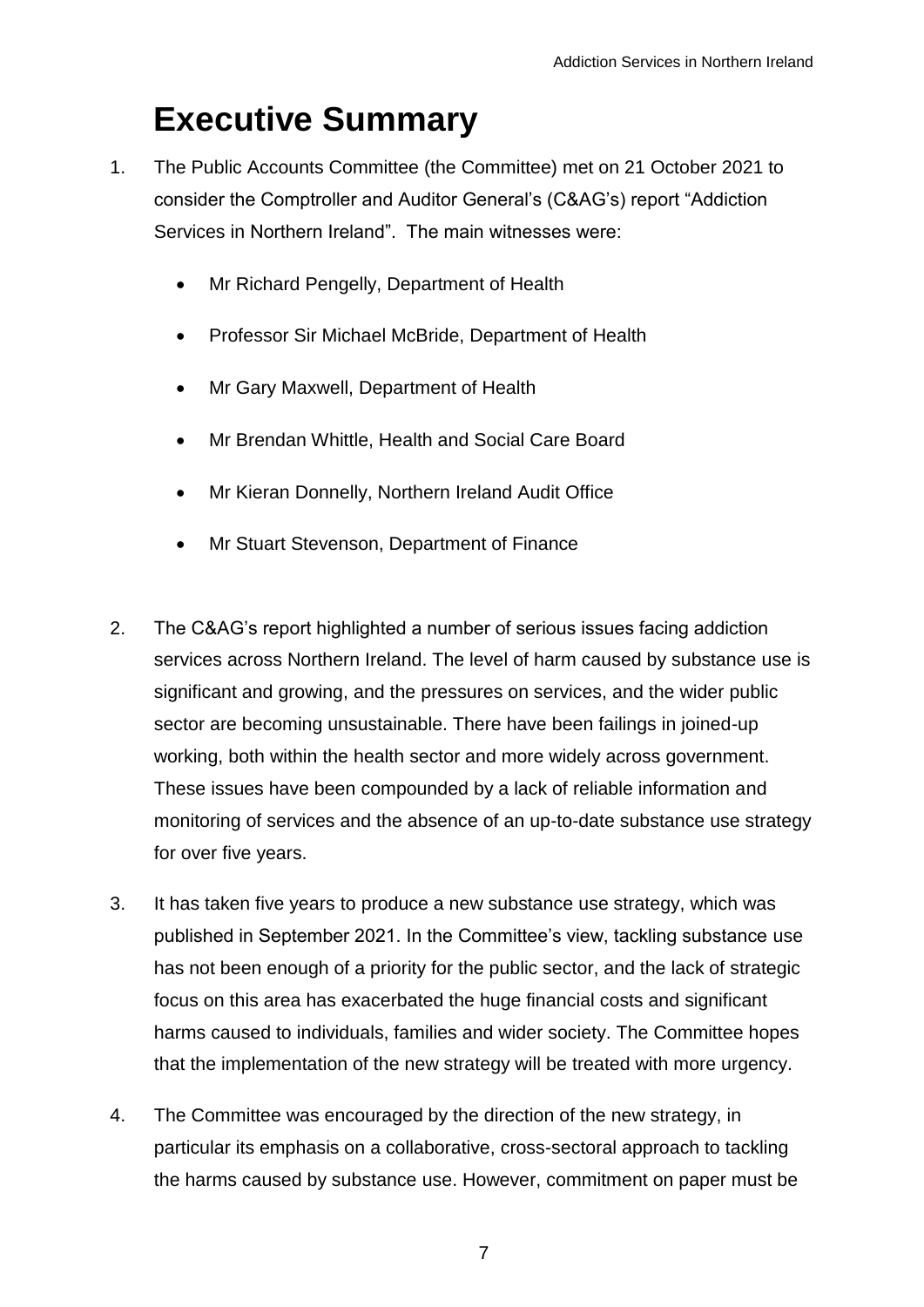backed up by actions and funding to implement the strategy. It is clear that on their own, interventions made by the Department of Health (the Department) will not be enough to deal with the large and growing harms, and the Committee calls for joined-up action, led by the centre of government, with a clear objective of reducing drug and alcohol related deaths.

- 5. The Committee was frustrated by the lack of reliable data on addiction services, and surprised to hear this problem has not been resolved several years after having been identified. The Committee had concerns over how the Department could be sure its services were effective if they are not able to scrutinise them effectively. It is an essential part of the Department's role to monitor services, and it is vital that future service provision is informed by good quality, outcomesfocused data.
- 6. The Committee was alarmed by the prevalence of prescription drug use in Northern Ireland, and believes there is much more to be done in this area. The Department's lack of understanding of prescribing trends is of concern and should be addressed urgently.
- 7. In order to reduce harms, it is essential that people have access to the right services at the right time. The Committee heard repeatedly about the "bumpiness" of the journey for service users, and the lack of integration between services. This cannot be allowed to continue, and it is essential that the Department works across government and with colleagues in both the statutory and community and voluntary sector to improve care pathways for people who need help.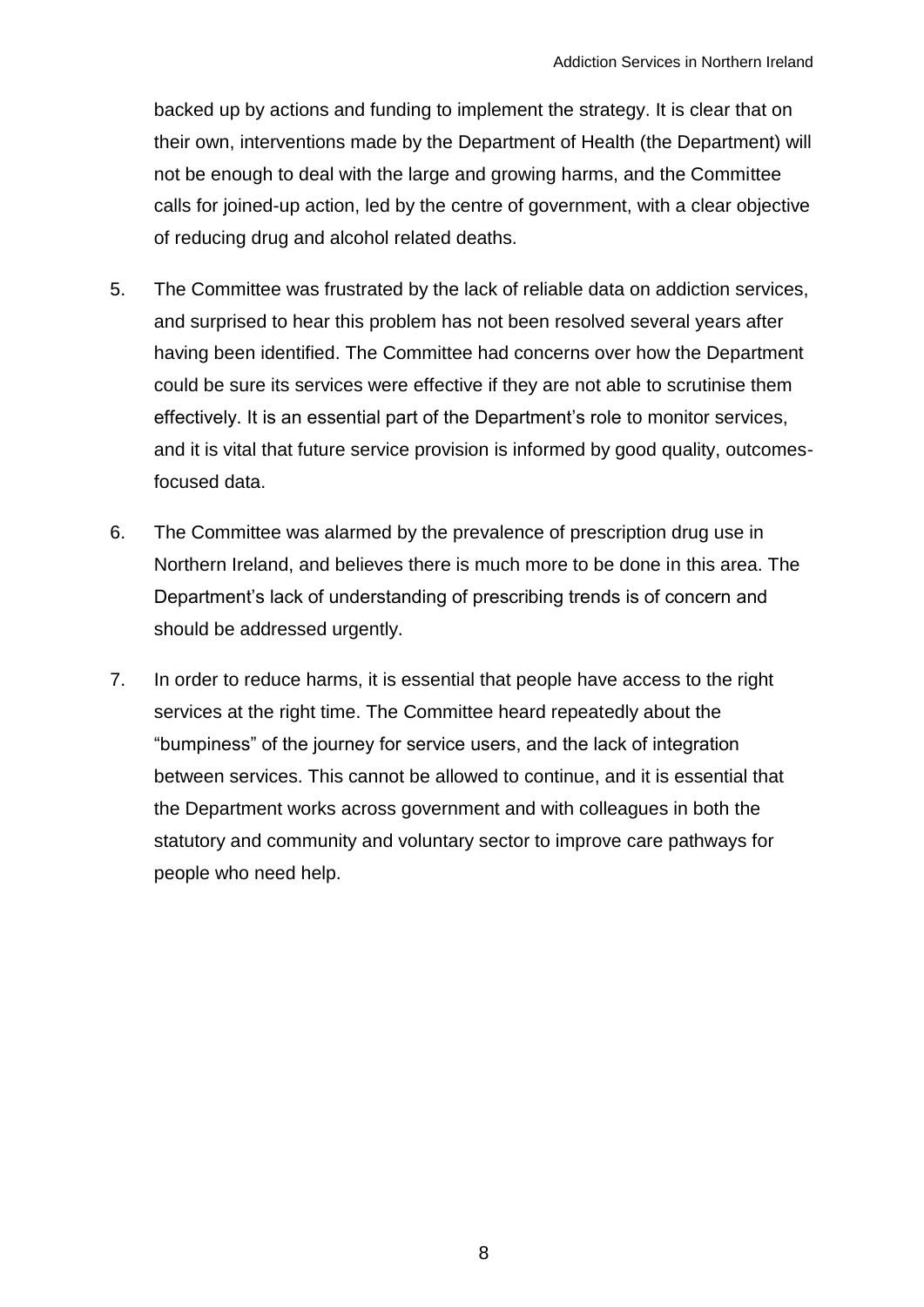# <span id="page-8-0"></span>**Summary of Recommendations Recommendation 1**

- 8. Evidence provided to the Committee showed that Addiction Services has suffered from a lack of strategic attention. Strategy development, and a focus on outcomes demonstrates to stakeholders and service users that the Department is serious about tackling substance use. The absence of an up-todate substance use strategy for the last five years indicates that this area has not been enough of a priority for the Department.
- 9. Setting clear objectives for reducing harms caused by addiction is an important part of strategy development. Whilst many of the targets within the old strategy were achieved, these have not effectively addressed the growing impact of substance use. Drug and alcohol related deaths have risen sharply, and are likely to continue without an effective strategy.

**The Committee recommends that reducing the harm caused by addiction should be the focus of the Department's efforts going forward, with a clear objective of reducing drug and alcohol related deaths.**

# **Recommendation 2**

10. Attempts at collaboration within the health and social care sector have not always been good in the past and the Committee has some reservations about how successful this approach will be this time around. It is clear that greater connectivity is needed and the Department should lead on this.

**The Committee recommends that the Department puts a clear focus on continuing to build and strengthen collaborative work across the Health and Social Care sector to tackle drug and alcohol and use.**

# **Recommendation 3**

11. It is clear that actions taken by the Department alone will not be enough to deal with the significant and growing harms related to substance use. The co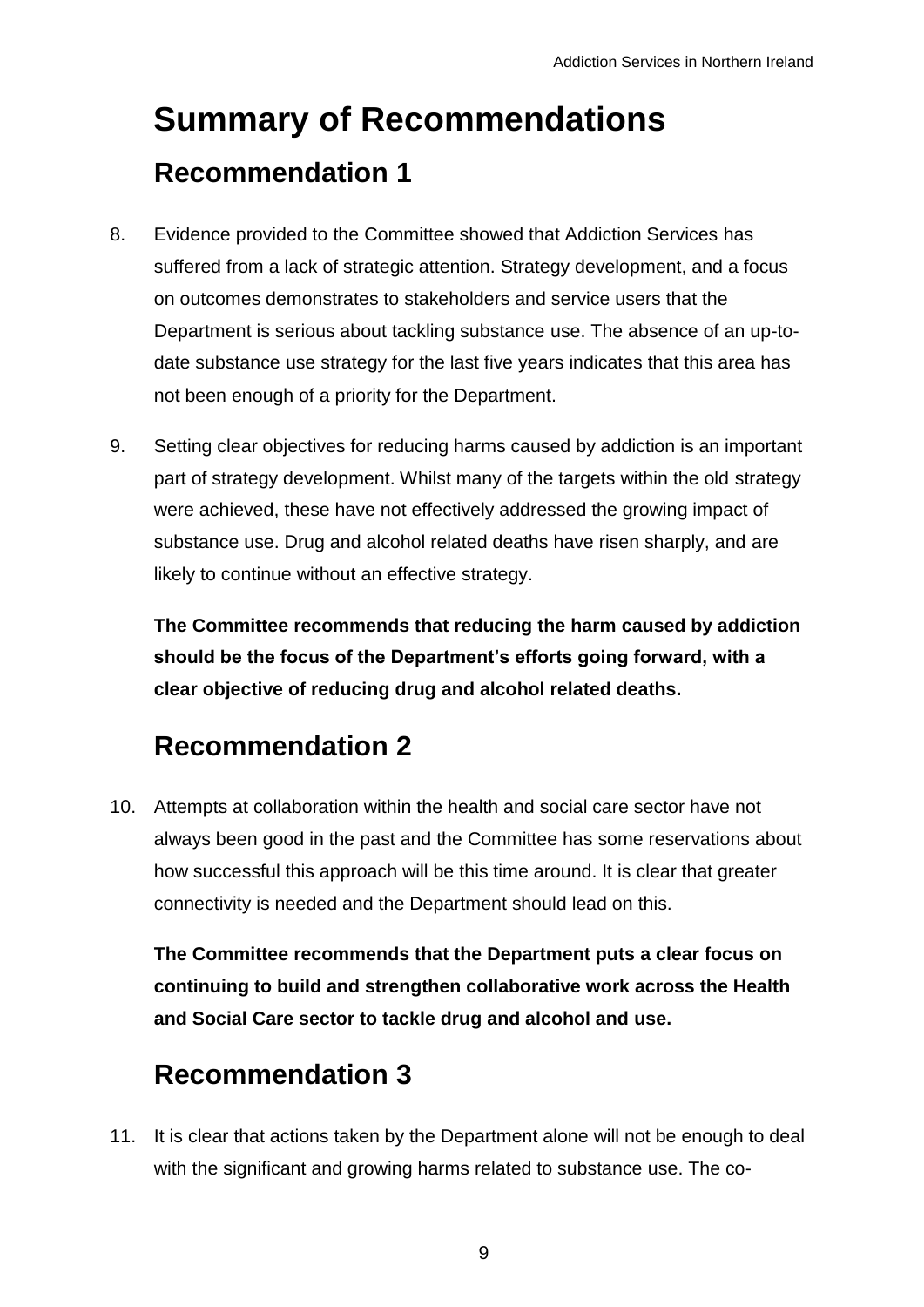production approach to the new strategy is a welcome development, and there is recognition that joined-up action across government is required to tackle these issues effectively.

**Given the current pressures on the Health sector, the Committee recommends that consideration is given to the centre of government providing leadership to ensure a genuinely system wide-approach to tackling this issue.**

# **Recommendation 4**

12. Implementation of the new strategy will require more than £6 million per annum of additional funding which has not yet been secured. Without this funding the Department will have hard choices to make about which elements of the strategy cannot be fully implemented. Funding the strategy is a clear spend-tosave issue, and additional funding can make a significant contribution to future savings across the public sector.

**The Committee recommends that the Department puts forward a robust case for the additional funding needed to fully implement the substance use strategy, outlining its spend-to-save potential, and urges the Executive to ensure that support for the strategy translates into actual budget cover.**

## **Recommendation 5**

13. The C&AG's report highlighted significant deficiencies with the data the Department has on addiction services. Issues with data quality and completeness are a frequent cause for concern with public sector services and it is disappointing to note that these have been ongoing for years. Understanding what works, and the impact interventions have on people's recovery should underpin future service provision. Resolving data issues, and getting better information on the services it funds and outcomes for service users should be a priority for the Department.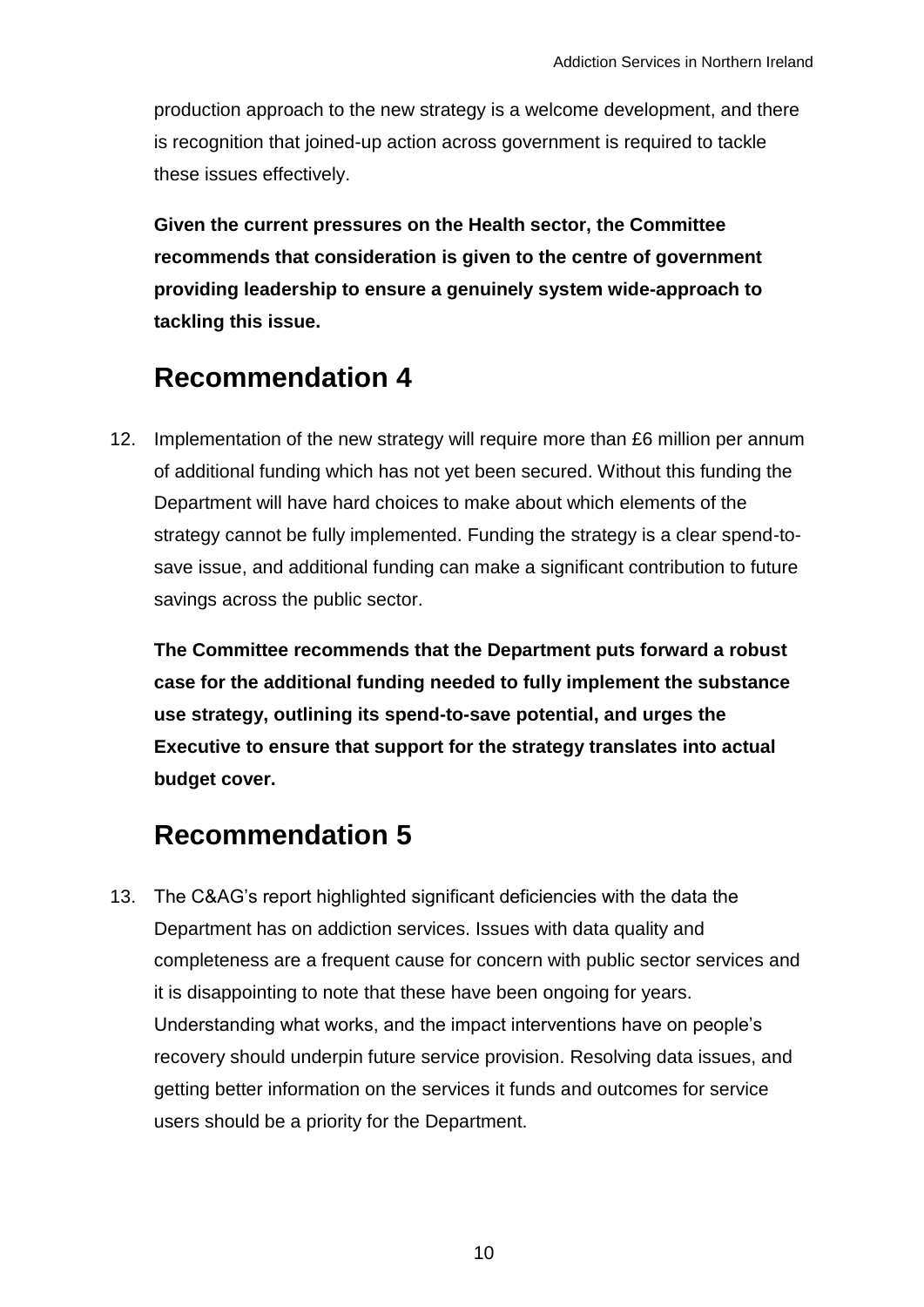**The Committee recommends that the Department addresses issues with data quality and completeness urgently, and that future monitoring has a clear focus on measuring outcomes for service users. Any future strategy and service development must be informed by robust, reliable evidence obtained from services.**

# **Recommendation 6**

14. Community and voluntary sector (CVS) organisations are key partners in delivering addiction services, and there is clear evidence that they provide successful and cost effective harm reduction and early intervention projects. However, CVS services are often amongst the first to have funding withdrawn when central government is under financial pressure. This kind of short-termism creates significant uncertainty for organisations, their staff and the service users that rely on them for help and will ultimately result in poorer outcomes.

**The Committee recommends that the Department commits to working in partnership with Community and Voluntary Sector organisations and strongly encourages the Department to provide more certainty around funding arrangements and contracts for these organisations.**

# **Recommendation 7**

- 15. It is vitally important that people are able to access the right services, at the right time. For many of those suffering from addiction, their first contact with the health service comes either through attendance at the Emergency Department or via general practice. Whilst both of these areas are under intense pressure, it is essential that work is undertaken to ensure that there are effective pathways to refer people to addiction services. Referrals to the wrong type of service can have a serious impact on service users, and can contribute to prolonged waiting times.
- 16. There is much more work to be done with GPs, in particular raising awareness of Tier 1 and 2 services, and in improving participation in shared care for the Substitute Prescribing Service (SPS). It is clear that the shared care model for Substitute Prescribing has not worked, in part due to a reluctance by GPs to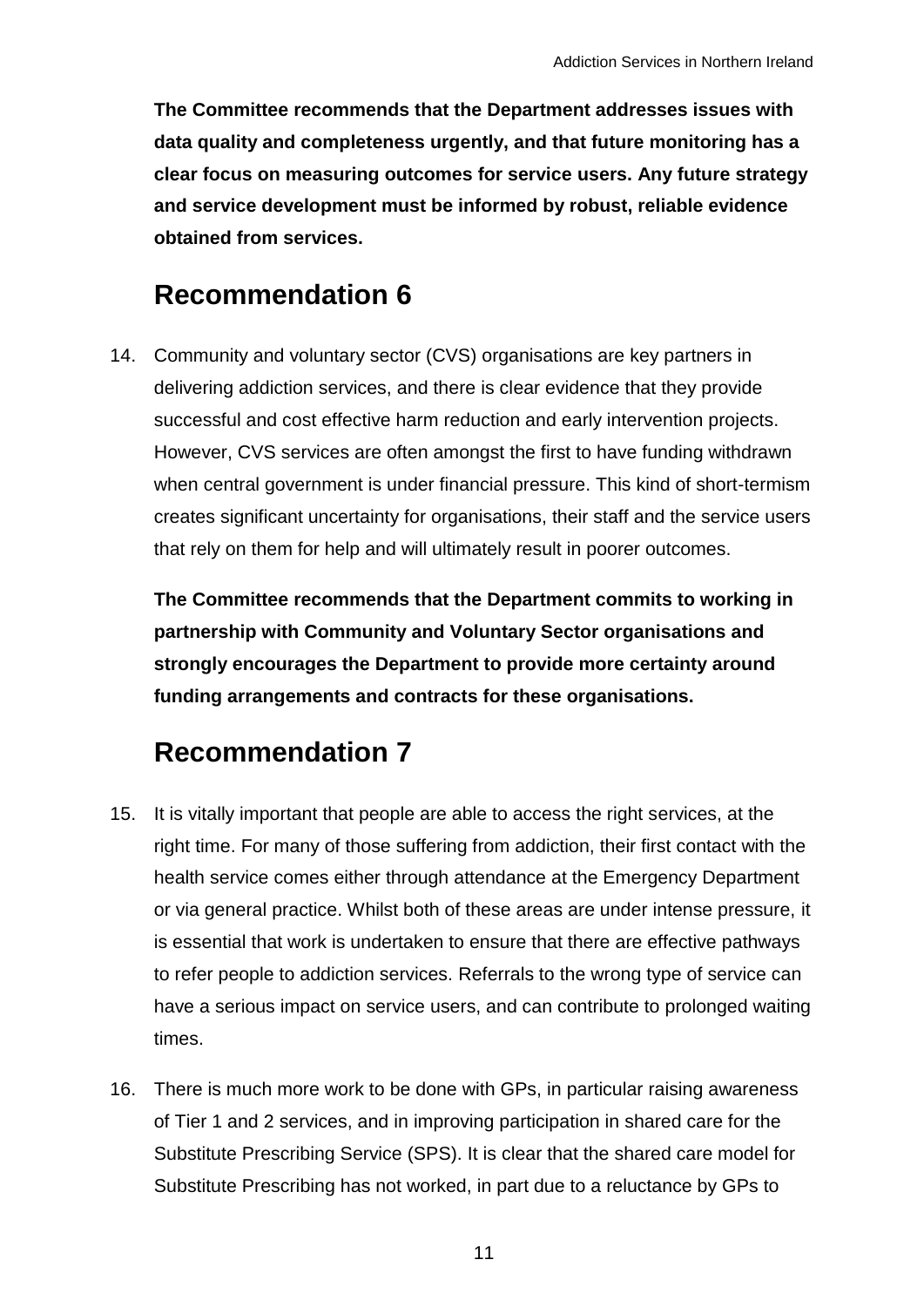participate. Shared care is an important step in normalising care for patients, and could also reduce pressures on Community Addiction Teams.

**The Committee recommends that the Department investigates the failure of the shared care model in some regions and establishes clear plans to increase the number of GPs involved in this care.** 

### **Recommendation 8**

17. Some people will need more intensive, residential treatment for their addiction. However, there is little in the way of integration for residential rehabilitation services, and two HSC Trusts have no formal access to these beds. This is unacceptable. Although the Department has been aware of the need for a more consistent, regional approach to these services for years, it has made no attempt to review them, meaning that people continue to be treated in the community, even though this may often be inappropriate.

**The Committee recommends that the Department should urgently undertake a fundamental review of residential rehabilitation services to ensure consistent and equitable access. Any review should include the provision of aftercare.**

## **Recommendation 9**

18. High prescribing rates of some prescription drugs are a significant cause for concern, particularly as these drugs are now involved in the majority of drug related deaths in Northern Ireland. Over the last decade, there have been a number of attempts by the HSC Board to highlight the risks associated Pregabalin, but these have made very little impact, with prescribing rates and related harms continuing to rise sharply. The high prescribing rates of Pregabalin was raised as an issue in 2015 by the PAC in their inquiry into Primary Care Prescribing. Progress in this area has been much too slow and it is very concerning that the Department does not appear to have a clear understanding of why prescribing rates are so much higher in Northern Ireland than elsewhere in the UK.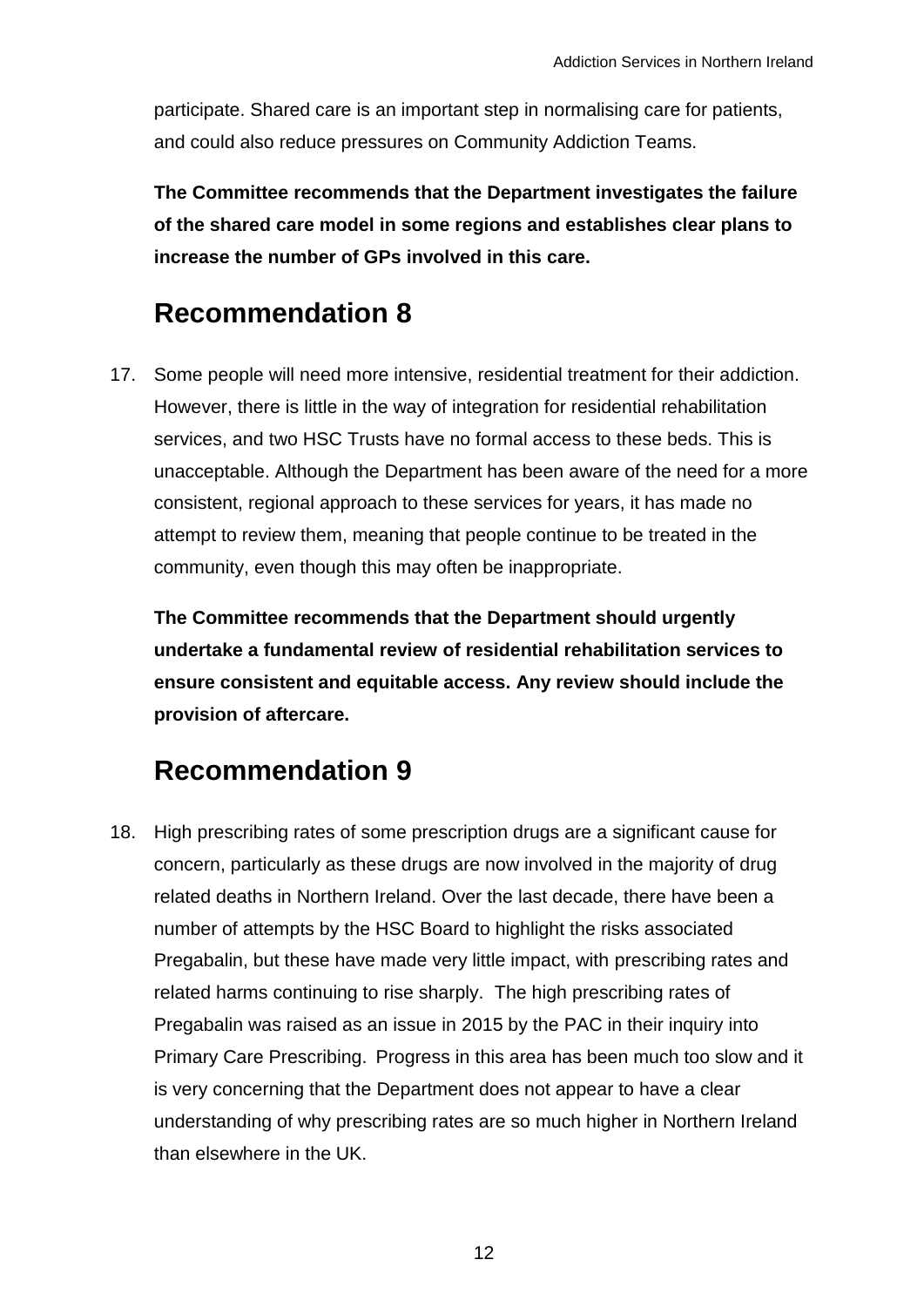**The Committee recommends that work is undertaken to investigate the sources of these harmful drugs. In our view, this is not just a Health issue, and so a wider response from the centre of government is also required.**

# **Recommendation 10**

19. Alternative therapies, such as cognitive behavioural therapy and counselling, can be as effective as prescription drugs for some people. However, there are often long waiting lists for these therapies and, although the Department intends to expand social prescribing, progress has been slow.

**The Committee recommends that the Department continues its efforts to make progress on social prescribing and the availability of alternative therapies.**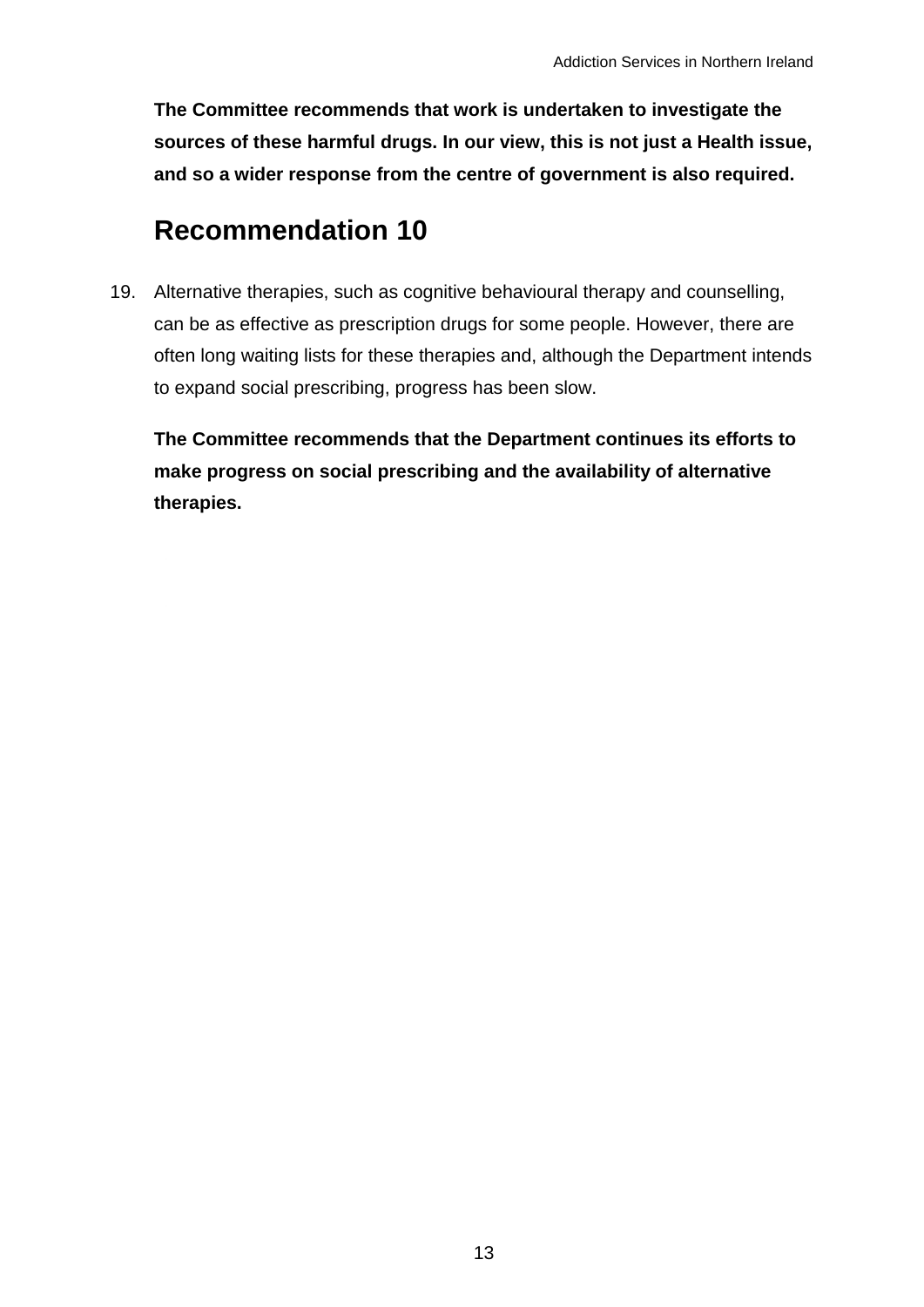# <span id="page-13-0"></span>**Introduction**

- 20. The Public Accounts Committee (the Committee) met on 21 October 2021 to consider the Comptroller and Auditor General's (C&AG's) report "Addiction Services in Northern Ireland". The main witnesses were:
	- Mr Richard Pengelly, Department of Health
	- Professor Sir Michael McBride, Department of Health
	- Mr Gary Maxwell, Department of Health
	- Mr Brendan Whittle, Health and Social Care Board
	- Mr Kieran Donnelly, Northern Ireland Audit Office
	- Mr Stuart Stevenson, Department of Finance

# **Background**

- 21. Substance use causes significant harm in Northern Ireland, to individuals, families and wider society, with impacts on physical and mental health, unemployment, homelessness and criminal activity. The Department of Health (the Department) has itself estimated that the annual cost to Northern Ireland could be around £1.5 billion.
- 22. Whilst alcohol use remains the most prevalent substance issue in Northern Ireland, the number of people seeking treatment for drug use has grown significantly. The number of deaths relating to substance use is also rising, with drug use deaths more than trebling in the last decade. The effects of substance use are most keenly felt in areas of high deprivation, where deaths related to drug and alcohol use are around four and a half times that seen in the least deprived areas.
- 23. The Department for Health has overall strategy responsibility for alcohol and drugs. The New Strategic Direction for Alcohol and Drugs was originally launched in 2006. Despite this strategy coming to an end in 2016, the Department did not complete a review of it until 2018. The production of a new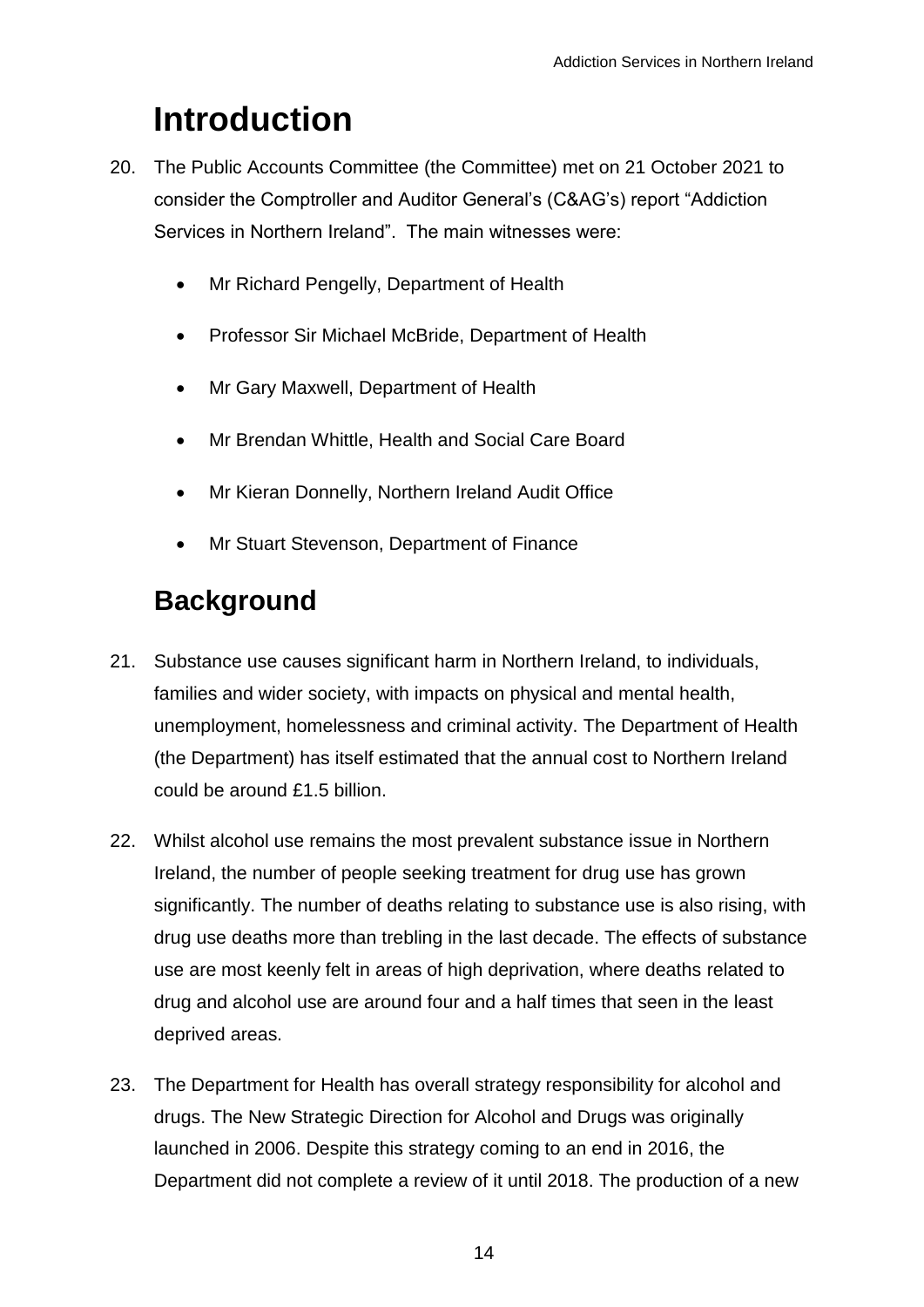strategy was listed as one of the Executive's priorities in the New Decade, New Approach agreement, however "Preventing Harm, Empowering Recovery" was not published in September 2021. This means that for five years, there was effectively a strategy vacuum.

- 24. Addiction services face significant and growing pressures including the increasing complexity of care required by service users. Services are under strain, which has been compounded by the impact of the Covid-19 pandemic, and often have long waiting lists. Lengthy waiting lists can deter people from seeking help, prolong risky drug taking behaviours and increase the potential for involvement with the criminal justice system.
- 25. The C&AG's report, published in June 2020, highlighted the need for a joinedup approach across government, to tackle this issue effectively. Drug and alcohol addiction are complex problems that do not occur in isolation and recovery depends on a number of overlapping factors including housing, community, family, employment and the criminal justice system. Whilst strategy responsibility lies with the Department of Health, the impacts reach across the public sector. The new strategy outlines a joined-up approach across government, which in the Committee's view is long overdue and will require strong, proactive leadership from the Department and the Civil Service Board.

## <span id="page-14-0"></span>**Harms caused by drug and alcohol use are significant and likely to get worse**

- 26. The C&AG's report sets out the considerable harms caused by substance use. Rising levels of harm have resulted not only in significant increases in drug and alcohol related deaths over the last decade but also more people suffering and living with addiction. The Committee was concerned to hear evidence that the Department thinks these harms are likely to get worse before they get better, in part because illegal drug availability in Northern Ireland has increased in recent years. This will inevitably lead to further deaths without an effective strategy.
- 27. The Department's evidence stated that the majority of the targets it had set for itself in the old substance use strategy were on track for implementation. However, the Committee was concerned that despite the achievement of these objectives, the significant harms caused by drug and alcohol use were actually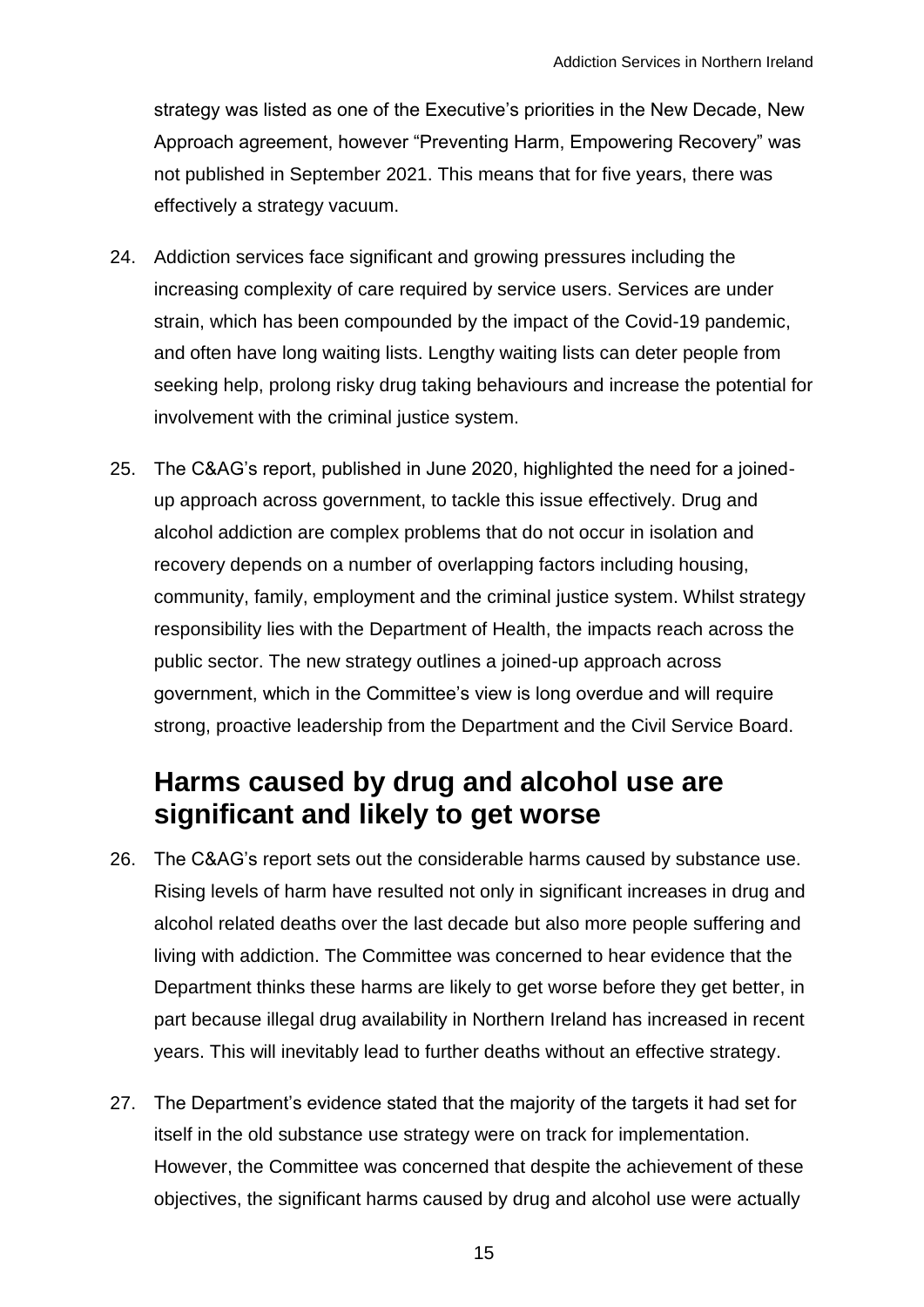increasing. The number of both drug-related and alcohol-specific deaths in 2019 was the highest ever recorded.

| <b>Type of</b><br>death        | 2010 | 2011 | 2012 | 2013 | 2014 | 2015 | 2016 | 2017 | 2018 | 2019 |
|--------------------------------|------|------|------|------|------|------|------|------|------|------|
| Drug-<br>related<br>deaths     | 92   | 102  | 110  | 115  | 110  | 144  | 127  | 136  | 189  | 191  |
| Alcohol-<br>specific<br>deaths | 260  | 228  | 244  | 206  | 219  | 282  | 289  | 303  | 284  | 336  |

#### **Drug and alcohol deaths have increased significantly over the last decade**

- 28. In the Committee's view, it is not enough to simply track targets any strategy should aim to prevent harm and reduce the impact on those suffering.
- 29. The Committee heard worrying evidence that the new strategy would not turn the tide and reduce the levels of harm seen in recent years. Witnesses told the Committee that although they were confident that the new strategy will make a difference, its interventions aim only to reduce, not reverse the trends. The impact of the pandemic would likely make this more challenging for years to come.

**The Committee recommends that reducing the harm and deaths caused by addiction should be the key focus of the Executive's efforts going forward, with a clear objective of reducing drug and alcohol related deaths.**

## <span id="page-15-0"></span>**A joined-up approach to tackling substance use is essential if the new strategy is to make any impact**

30. The Committee was encouraged that the Department now recognised the importance of a collaborative, cross-government approach to tackling substance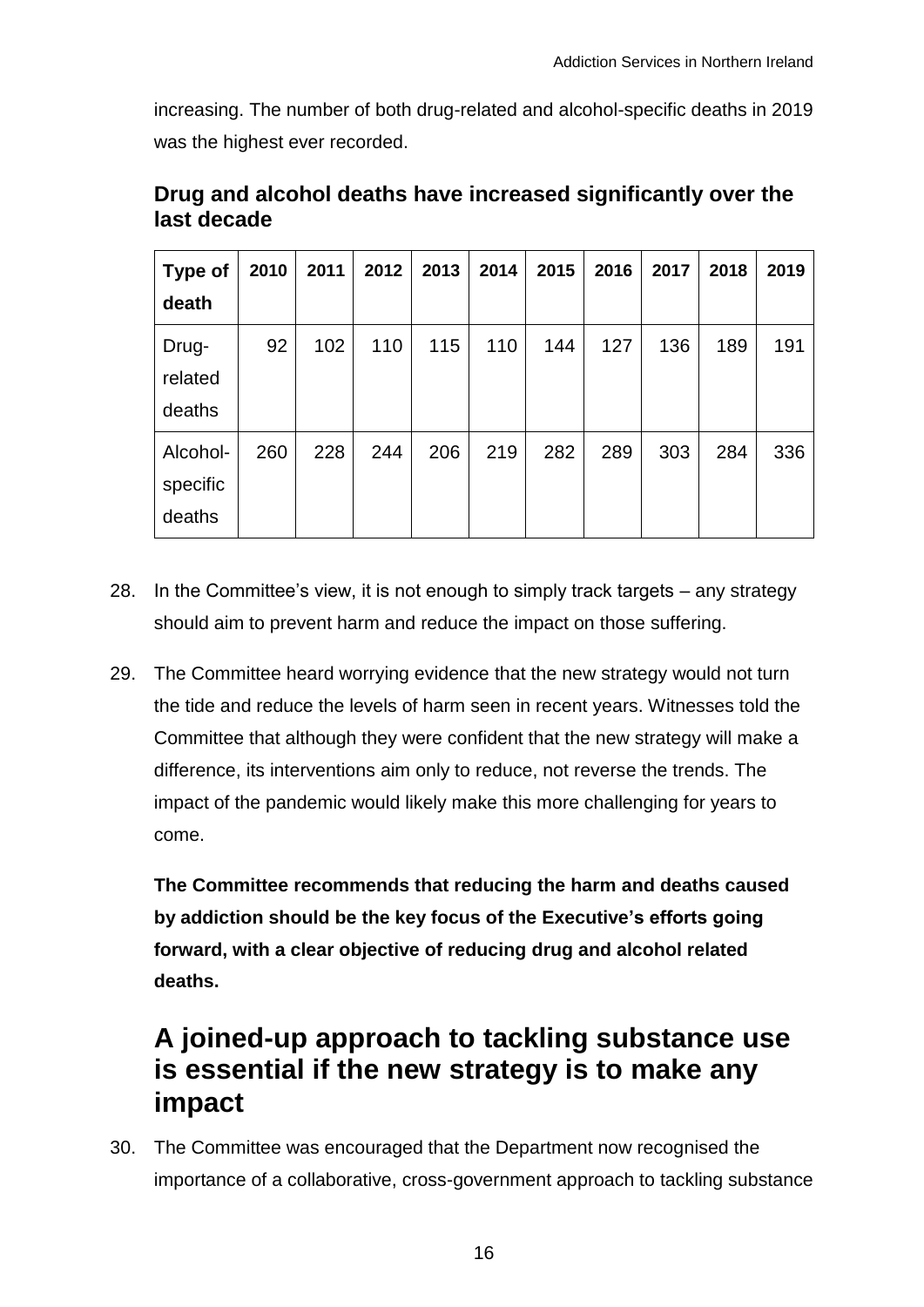use. However, witnesses acknowledged that attempts at collaboration had not been good in the past and the Committee has some reservations about how successful this approach will be this time around. The Committee commends the aspiration, but it is obvious that a more joined-up approach was needed and yet this has taken a long time to come to.

31. The Committee notes that whilst efforts at collaboration are improving, witnesses believed that there was still a way to go on joined-up working. Breaking down the silo mentality that exists in both the HSC sector and across government will be key to the success of the substance use strategy, and the Department has a vital role to play in providing leadership and setting the direction of travel across the whole system. Executive approval of the new strategy and cross-sectoral buy-in are important, but in the Committee's view, strong leadership will be essential to drive forward a collaborative, crosssectoral approach to address addiction issues.

**The Committee recommends that the Department takes the lead in continuing to build and strengthen collaborative, cross-sectoral efforts to tackle drug and alcohol and use.**

# <span id="page-16-0"></span>**Developing the new substance use strategy has taken too long**

- 32. The Department's drug and alcohol use strategy was out of date at the time of the C&AG's report. The old strategy was extended in 2012 without a formal review, and was meant to run until 2016. The Department did not review the strategy until 2018, two years after it had expired. A new substance use strategy, "Preventing Harm, Empowering Recovery" was finally published in September 2021, some five years after the previous strategy ended.
- 33. The Committee heard that the production of this strategy was informed by a coproduction approach involving many of those across the sector. We welcome this approach and recognise that it takes time. However, the Committee is concerned that the delay suggests that tackling substance abuse has not been a priority for the Department. Witnesses told the Committee that meaningful, inclusive stakeholder engagement on the new strategy, and subsequent co-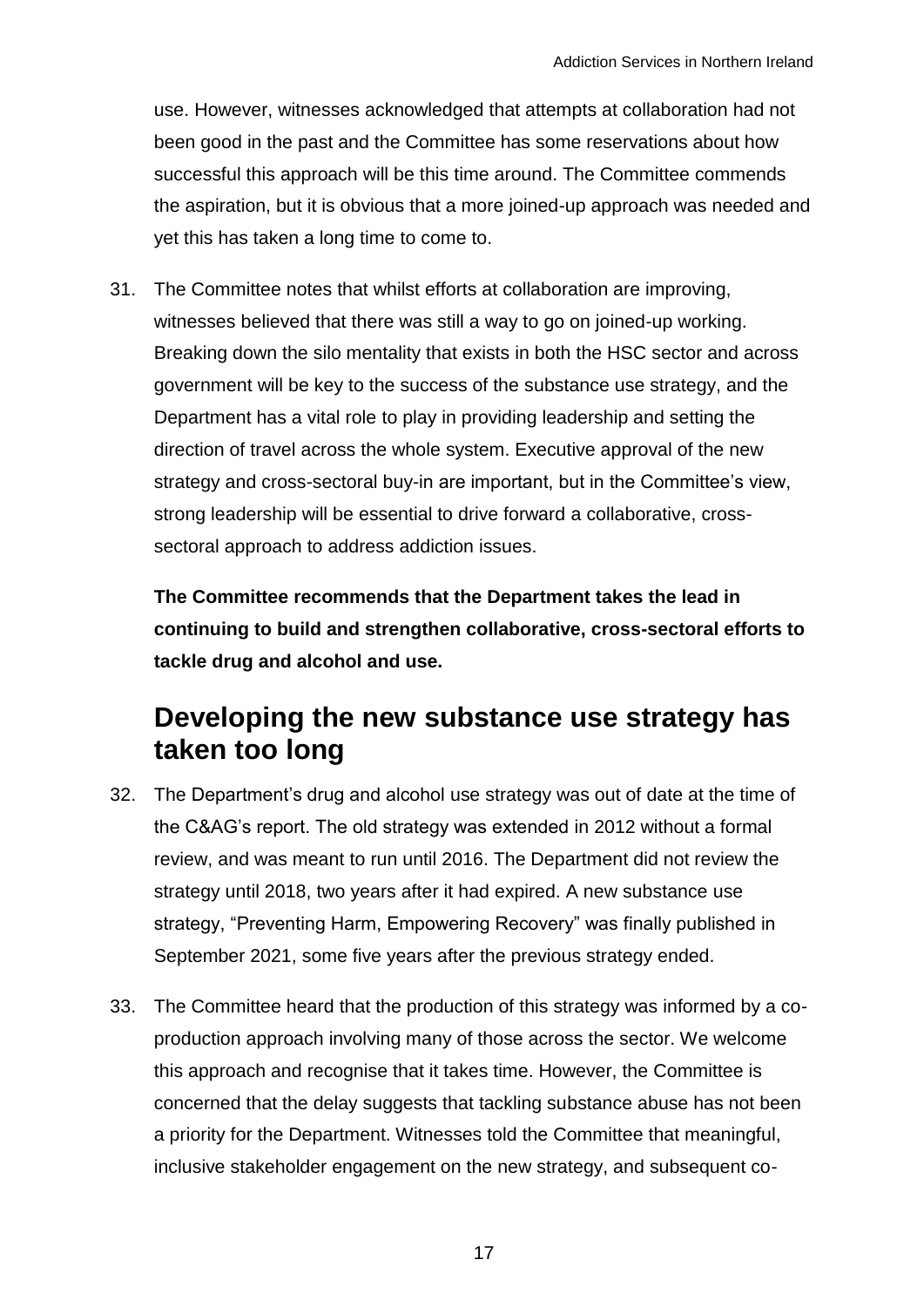production took time, but accepted that they could have been done more quickly.

**Given the current pressures on the Health sector, the Committee recommends that consideration is given to the Executive providing leadership to ensure a genuinely system wide-approach to tackling this issue.**

# <span id="page-17-0"></span>**There is uncertainty around funding for the new strategy and as a result, it may be only partially implemented**

- 34. Witnesses told the Committee that the new substance use strategy requires more than £6 million per annum in additional funding which has not yet been secured. They confirmed that in the absence of this funding, parts of the strategy cannot be fully implemented. In the Committee's view it is essential that the Executive supports the Department of Health in seeking adequate funding for the strategy.
- 35. Whilst there is uncertainty around the additional funding required for the Department's alcohol and drug strategy, the Committee notes the publication of a new, ten-year drug strategy in England. "From Harm to Hope" is backed by a new investment of almost £780 million for treatment - the largest ever increase bringing total spending on drug enforcement and treatment to more than £3 billion over the next three years. The new investment will be ring-fenced so that the money is spent only on this agenda. The strategy also sets a clear intention of reducing the number of drug-related deaths for the first time in a decade.
- 36. The Committee heard compelling evidence that funding the strategy in Northern Ireland was a spend-to-save issue, and additional funding will help to offset the wider costs of alcohol and drug use. Witnesses said that every pound spent on proper and effective implementation of the strategy will be returned four, five or even up to six-fold in future savings to the health and justice sectors. In the Committee's view, it will be a significant missed opportunity to make a difference if funding is not secured, potentially risking further lives lost and considerable costs across the public sector.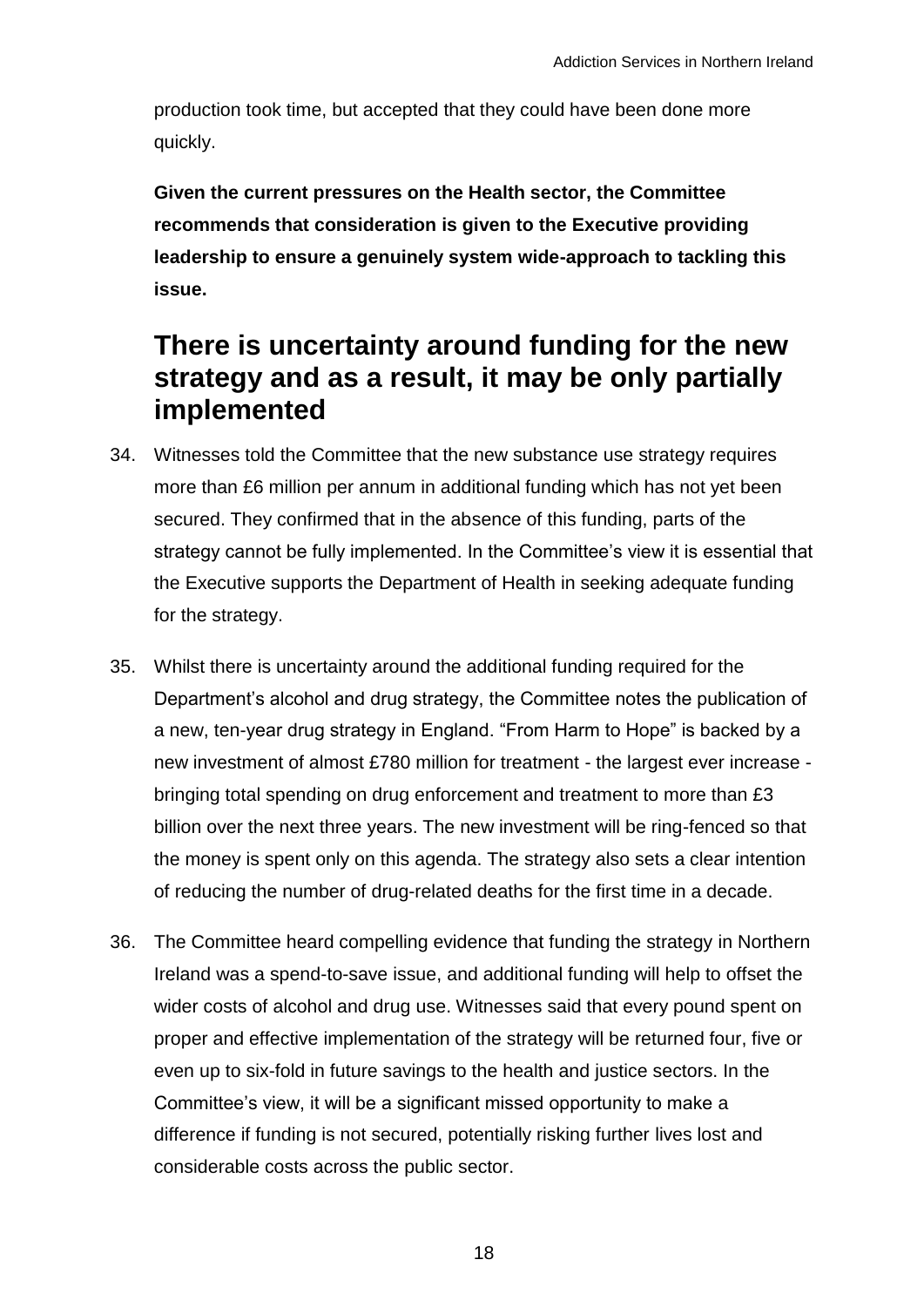**The Committee recommends that the Department puts forward a robust case for the additional funding needed to fully implement the substance use strategy, outlining its spend-to-save potential, and urges the Executive to ensure that support for the strategy translates into actual budget cover.**

# <span id="page-18-0"></span>**Significant deficiencies in data quality and completeness impact the Department's ability to plan and assess its substance use services**

- 37. The C&AG's report highlighted that the Department had very limited performance data on addiction services, and that there were significant issues with the quality of the data that it did manage to collect. The limited data the Department collects is not outcomes focused, counting how many people have used addiction services, rather than the impact services are having on people's lives. It was unclear to the Committee how the Department had been able to assess the outcomes of its previous strategy and develop a new strategy without reliable, quality evidence on the services that it funds.
- 38. The witnesses told the Committee that they accepted the C&AG's findings on data quality without reservation. However, the Committee was surprised to hear that issues with data quality and completeness have not been resolved and are still a concern several years after they were first identified. The Committee is frustrated by the lack of urgency in this area by the Department.
- 39. Whilst witnesses referred specifically to problems with data from Tier 1 and 2 services, which are mainly delivered by community and voluntary sector organisations, the C&AG's report said that concerns with data quality existed across all levels of addiction services, including an absence of regional data collection for Tiers 3 and 4, which are delivered by the HSC sector. The Committee is alarmed that the Department does not have comprehensive data on the services delivered by its own HSC Trusts.
- 40. While witnesses agreed that data quality is still a long way from where it should be, the Committee notes that they did not provide any details on their plans or a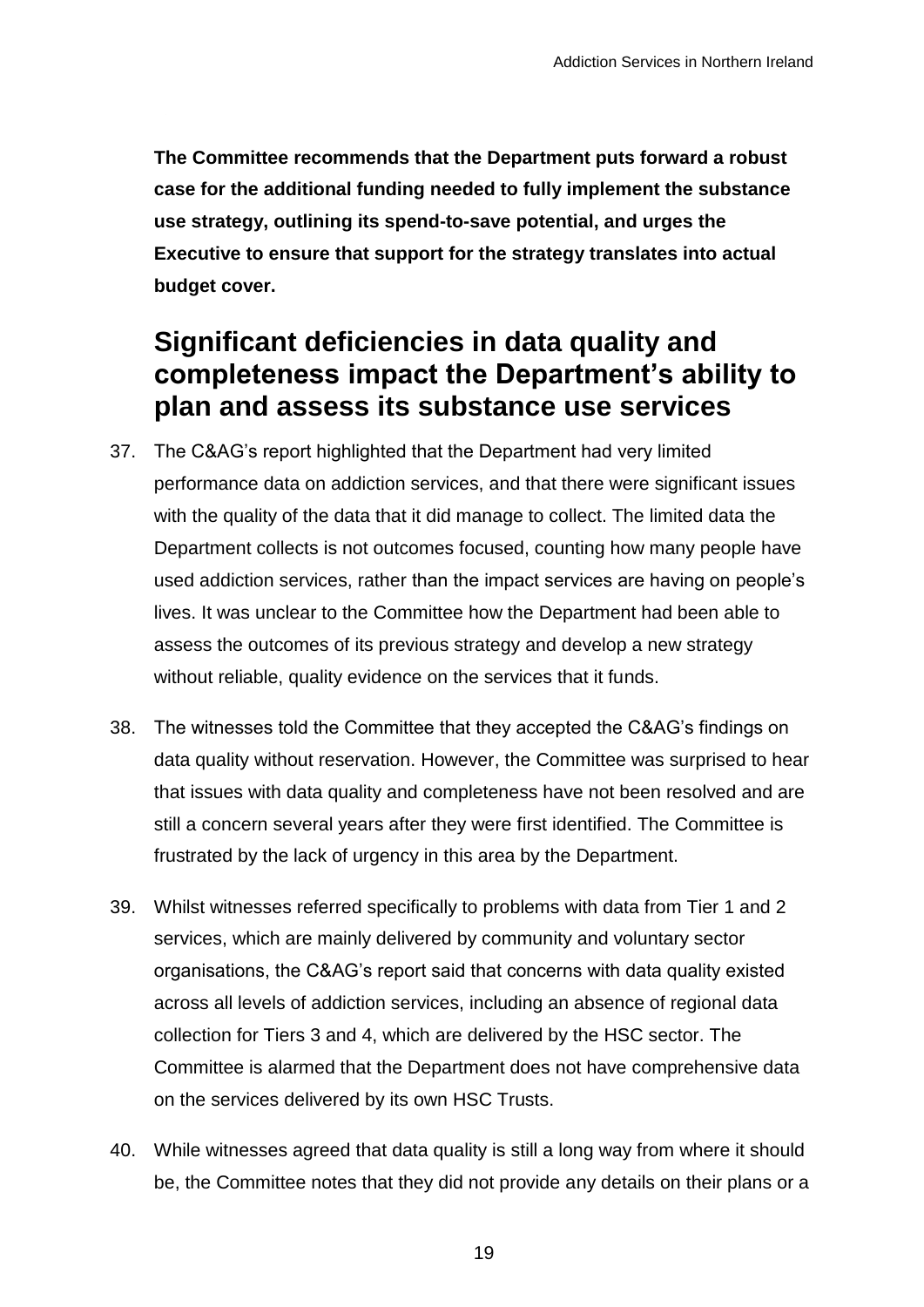timeframe to improve this situation. The Committee is concerned that resolving these issues, and getting better information on the services it funds, does not appear to be a priority for the Department. This is simply not acceptable.

**The Committee recommends that the Department addresses issues with data quality and completeness urgently, and that future monitoring has a clear focus on measuring outcomes for service users. Any future strategy and service development must be informed by robust, reliable evidence obtained from services.**

# <span id="page-19-0"></span>**Community and voluntary sector organisations provide effective harm reduction services and should be a priority, yet some of these services have had funding withdrawn**

- 41. Reducing harm caused by substance use should be a key priority for the Department. The C&AG's report presented clear evidence that Tier 2 services, mostly provided by the community and voluntary sector (CVS), provide successful and cost-effective harm reduction and early intervention projects. Witnesses acknowledged the strong value added by CVS organisations to addiction services. The Committee was therefore alarmed to hear evidence that these services are often amongst the first to have funding withdrawn when central government is under financial pressure. In the Committee's view, this is short-sighted and creates significant uncertainty for these organisations and the people that rely on their services.
- 42. CVS organisations provide essential addiction services and the Committee believes that they should be considered key partners in delivering the substance use strategy. The Committee therefore welcomes the Permanent Secretary's commitment to refreshing and renewing the collaborative approach to services with the CVS.

**The Committee recommends that the Department commits to working in partnership with Community and Voluntary Sector organisations and strongly encourages the Department to provide more certainty around funding arrangements and contracts for these organisations.**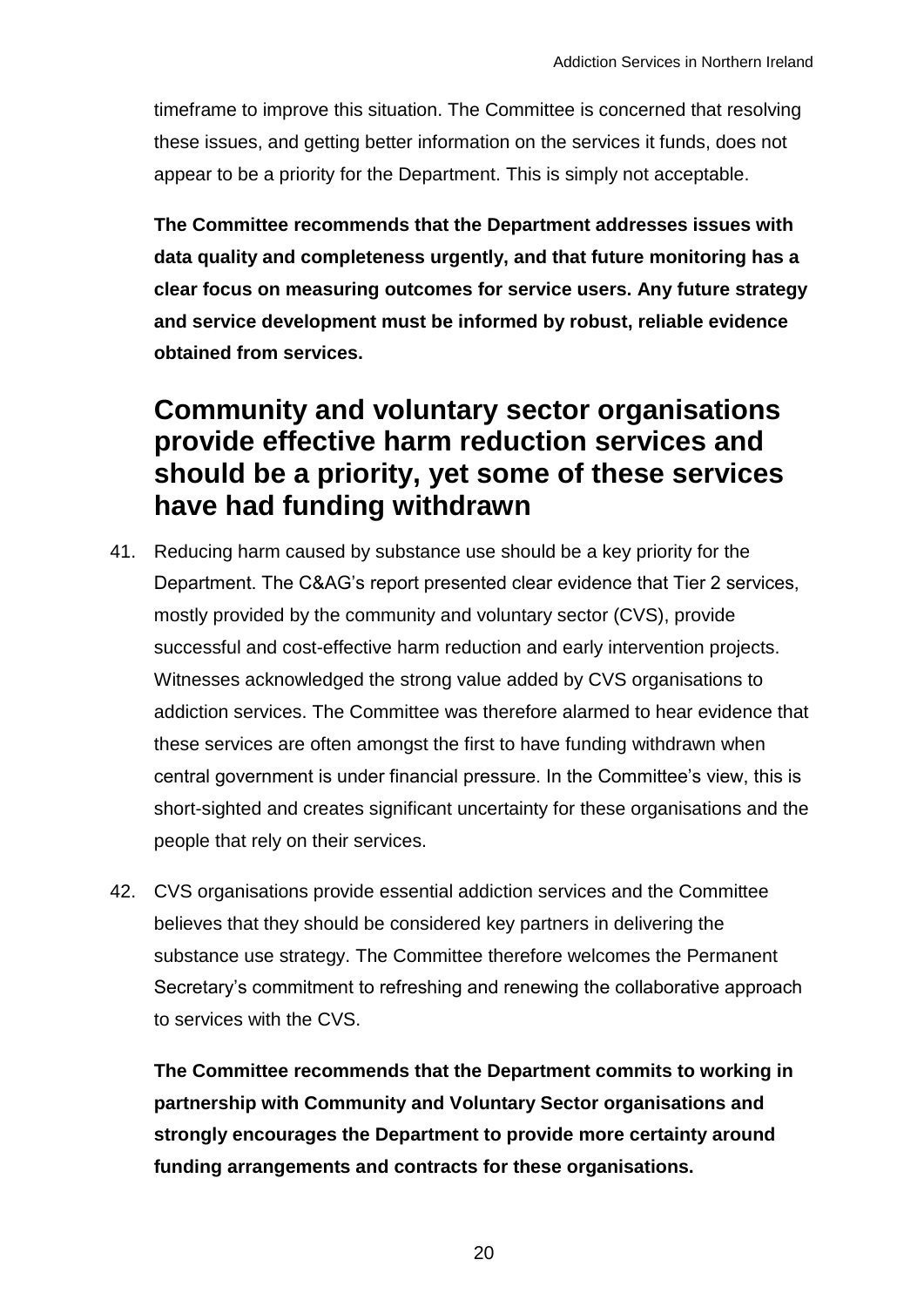# <span id="page-20-0"></span>**Clearer, more consistent care pathways are needed to ensure people are able to access the right services at the right time**

- 43. The C&AG's report highlighted the need to improve referral pathways and relationships between sectors and tiers, in particular the need to build a better understanding of CVS services within the statutory sector. It also underlined the impact that inconsistent referral processes can have on both waiting lists for services and people seeking treatment. It is the Committee's strong view that whilst there should be no wrong door, it is vital that those who seek help are able to access the right services as quickly as possible.
- 44. For many of those who seek help, Primary Care is often their first port of call. The Committee welcomes innovations such as multi-disciplinary teams, which have the potential to meet the needs of those seeking help and the use of GP time more efficiently. However, given the current demands on Primary Care, access to GPs remains greatly restricted. With this in mind, the Committee has asked the C&AG to investigate access to Primary Care in his forward work programme.
- 45. In addition to resolving issues around access, the Committee believes that there is more work to be done with GPs, in particular raising awareness of Tier 1 and 2 services, and in participating in shared care for the Substitute Prescribing Service (SPS). It has been a long-held ambition that GPs should share care for stabilised SPS patients. This is not only an important step in normalising care for these patients, but would also reduce pressures on Community Addiction Teams. However, the Committee noted huge variations in the delivery of shared care model across the HSC Trusts, and in one Trust only 3 per cent of SPS patients are cared for by their GP. When questioned, witnesses were unable to provide clear explanations for these variations. In the Committee's view this warrants more investigation.

**The Committee recommends that the Department investigates the failure of the shared care model in some regions and establishes clear plans to increase the number of GPs involved in this care.**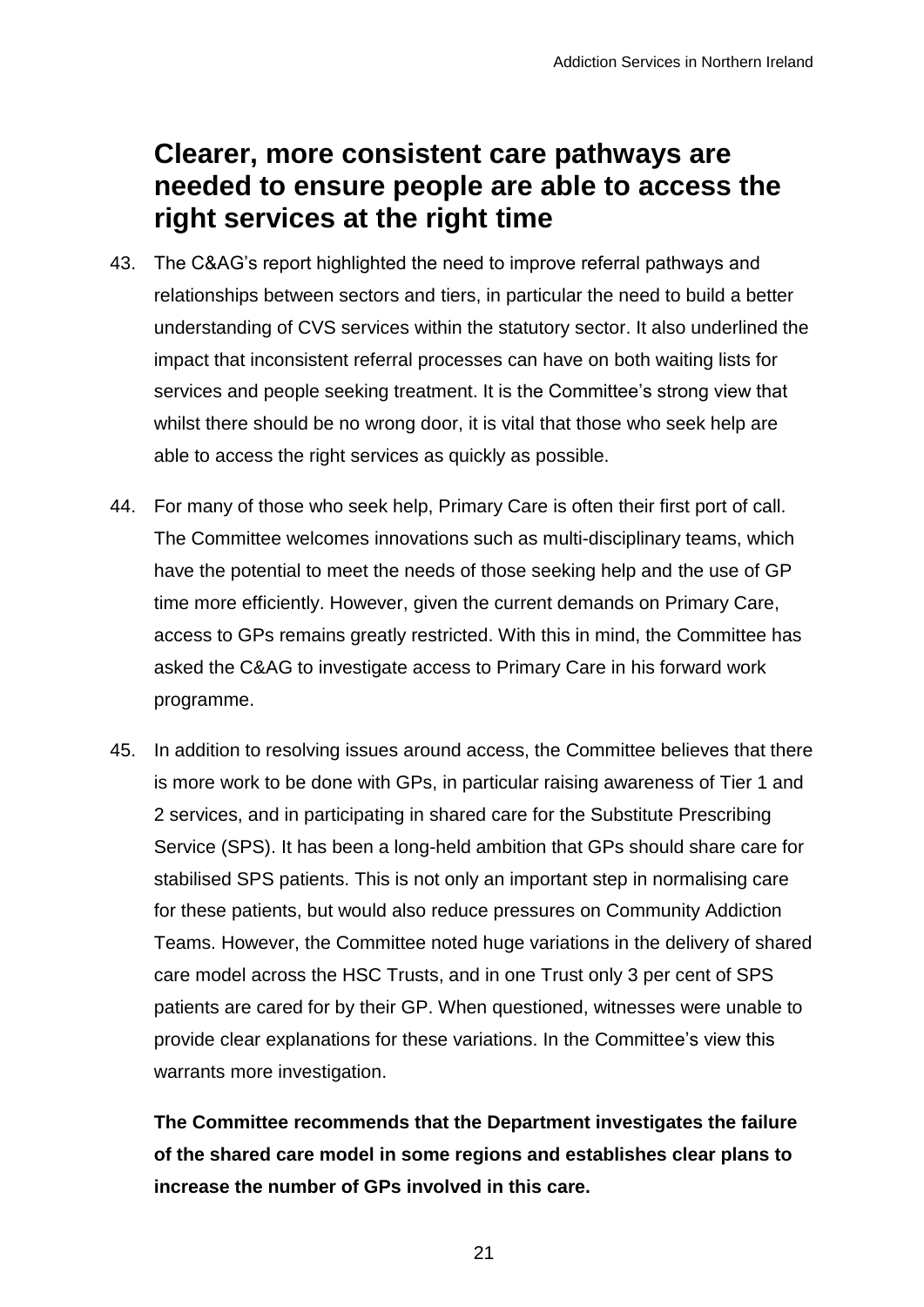# <span id="page-21-0"></span>**Access to residential rehabilitation beds is inconsistent and a review is long overdue**

- 46. Residential detoxification and rehabilitation treatment is required for individuals with the most complex needs, where community based care is not appropriate. Residential rehabilitation is provided by two independent sector providers, and under the current model two Trusts do not have formal access to these beds, meaning their patients often have to be treated in the community, when this may not be the most appropriate setting.
- 47. The Committee was concerned by evidence that there is currently no effective integration within residential addiction services. Whilst witnesses assured the Committee that all Trusts can access beds, the Committee felt this was largely down to goodwill, rather than any proper regional planning by the Department. The Department has been aware of the need for a more consistent regional approach to these services for several years, and witnesses referred to the need for a strategic plan for residential services, with the aim of creating a smoother journey for service users. However, the Committee heard very few details on how or when any review might happen, and is concerned about the potential ongoing impact on service users.
- 48. Addiction treatment is not the end of the recovery journey and so the Committee was also troubled to note the absence of consistent aftercare for some Tier 4 services, when this is such an important part of the recovery process. All were in agreement on the need to ensure support is in place to help people in the long-term.

**The Committee recommends that the Department should urgently undertake a fundamental review of residential rehabilitation services to ensure consistent and equitable access. Any review should include the provision of aftercare.**

22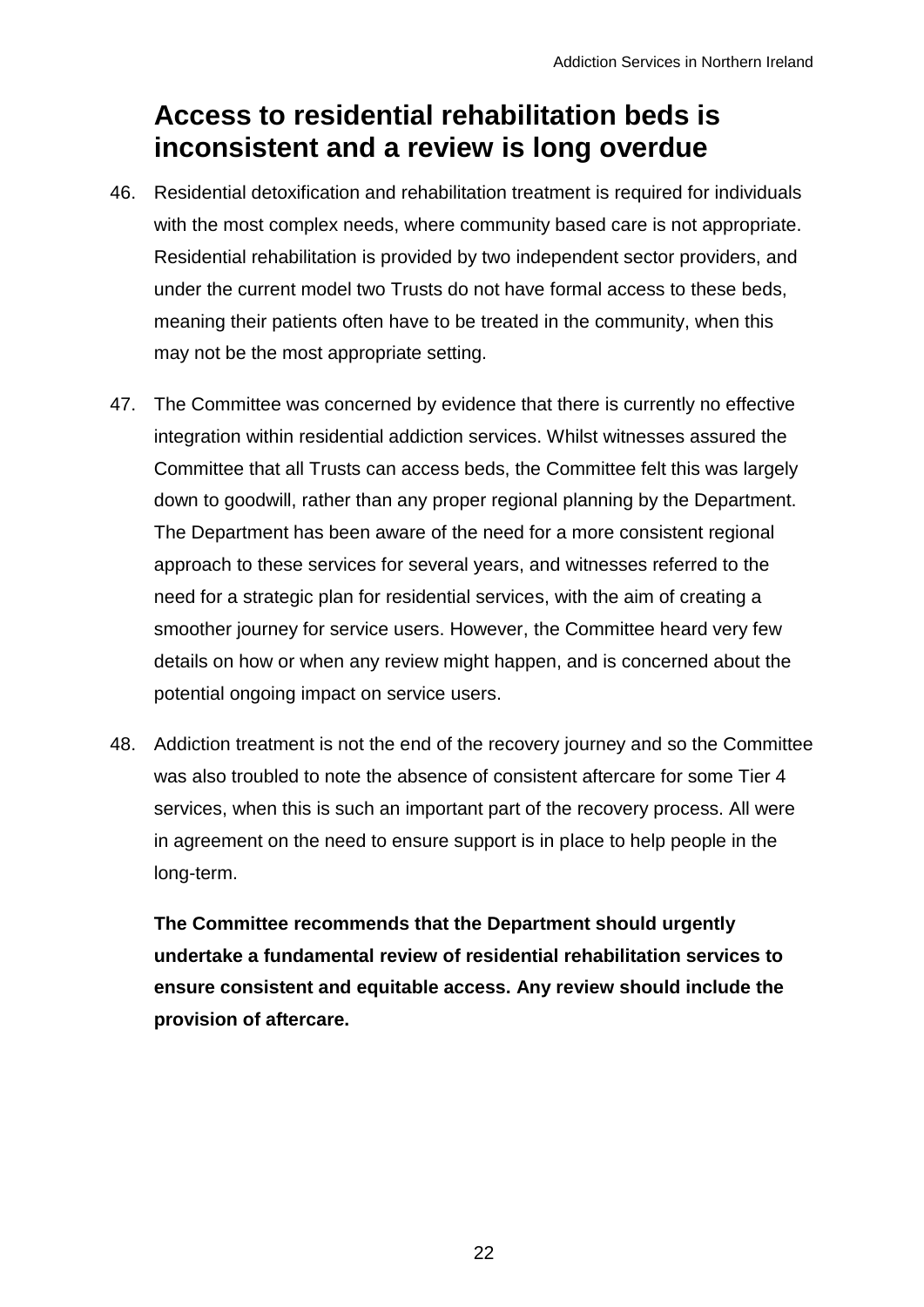# <span id="page-22-0"></span>**Misuse of prescription drugs is a significant issue in Northern Ireland, but there is little evidence that interventions to date have made an impact**

49. Prescription drugs are now involved in the majority of drug related deaths in Northern Ireland, and the number of people seeking treatment for misuse of prescription drugs is significant. Deaths related to Pregabalin have increased sharply.

#### **Pregabalin was involved in 40 per cent of drug-related deaths in 2019**

|         | 2013 | 2014 | 2015 | 2016 | 2017 | 2018 | 2019 |
|---------|------|------|------|------|------|------|------|
| Number  |      | 5    |      | 9    | 33   | 54   | 77   |
| 0t      |      |      |      |      |      |      |      |
| related |      |      |      |      |      |      |      |
| deaths  |      |      |      |      |      |      |      |

- 50. Pregabalin, Tramadol and benzodiazepines are among the most commonly misused drugs. Prescribing rates for some of these drugs are much higher in Northern Ireland than elsewhere in the UK. Whilst the Committee accepts that there are other means of acquiring these drugs than on prescription, it was not convinced that the Department has a clear understanding of why prescribing rates are so much higher in Northern Ireland, or how people are obtaining these drugs. In the Committee's view, the Department must do much more to tackle these issues.
- 51. The Committee has particular concerns about the prevalence of Pregabalin and its increasing involvement in drug related deaths. The high prescribing rates of Pregabalin was previously raised as an issue by PAC in 2015 in their inquiry into Primary Care Prescribing. High levels of prescribing risk normalising the use of potentially very dangerous drugs and lead to people underestimating the associated dangers. Witnesses told the Committee that given the pattern of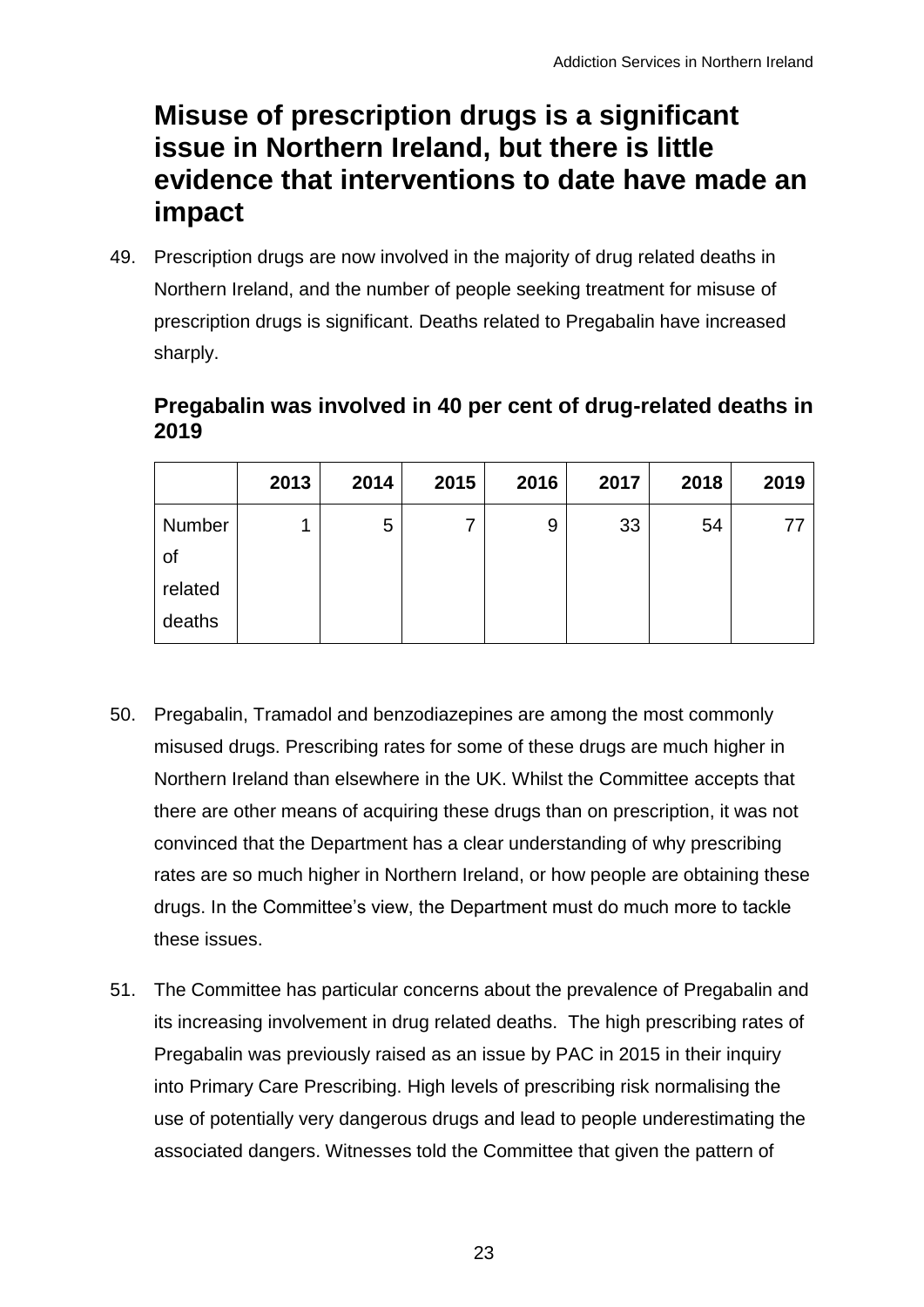prescribing Pregabalin over the last number of years, there is room for improvement. In the Committee's view, this is a serious understatement.

52. Whilst the Committee heard that the HSC Board had attempted to highlighting issues with Pregabalin, the Committee considers that this has been ineffective and progress has been much too slow. We agree with the Chief Medical Officer's assessment that these is much more to be done on this issue.

**The Committee recommends that work is undertaken to investigate the sources of these harmful drugs. In our view, this is not just a Health issue, and so a wider response from the centre of government is also required.**

53. Alternative therapies, such as cognitive behavioural therapy and counselling, can be as effective as prescription drugs for some people. However, there are often long waiting lists for these therapies and so the Committee had concerns that prescribing rates would continue to rise in the absence of these alternative services. Witnesses stated that there needs to be an expansion of social prescribing in relation to alcohol and drug addiction and told the Committee that they had not made as much progress as they had hoped in this area.

**The Committee recommends that the Department continues its efforts to make progress on social prescribing and the availability of alternative therapies.**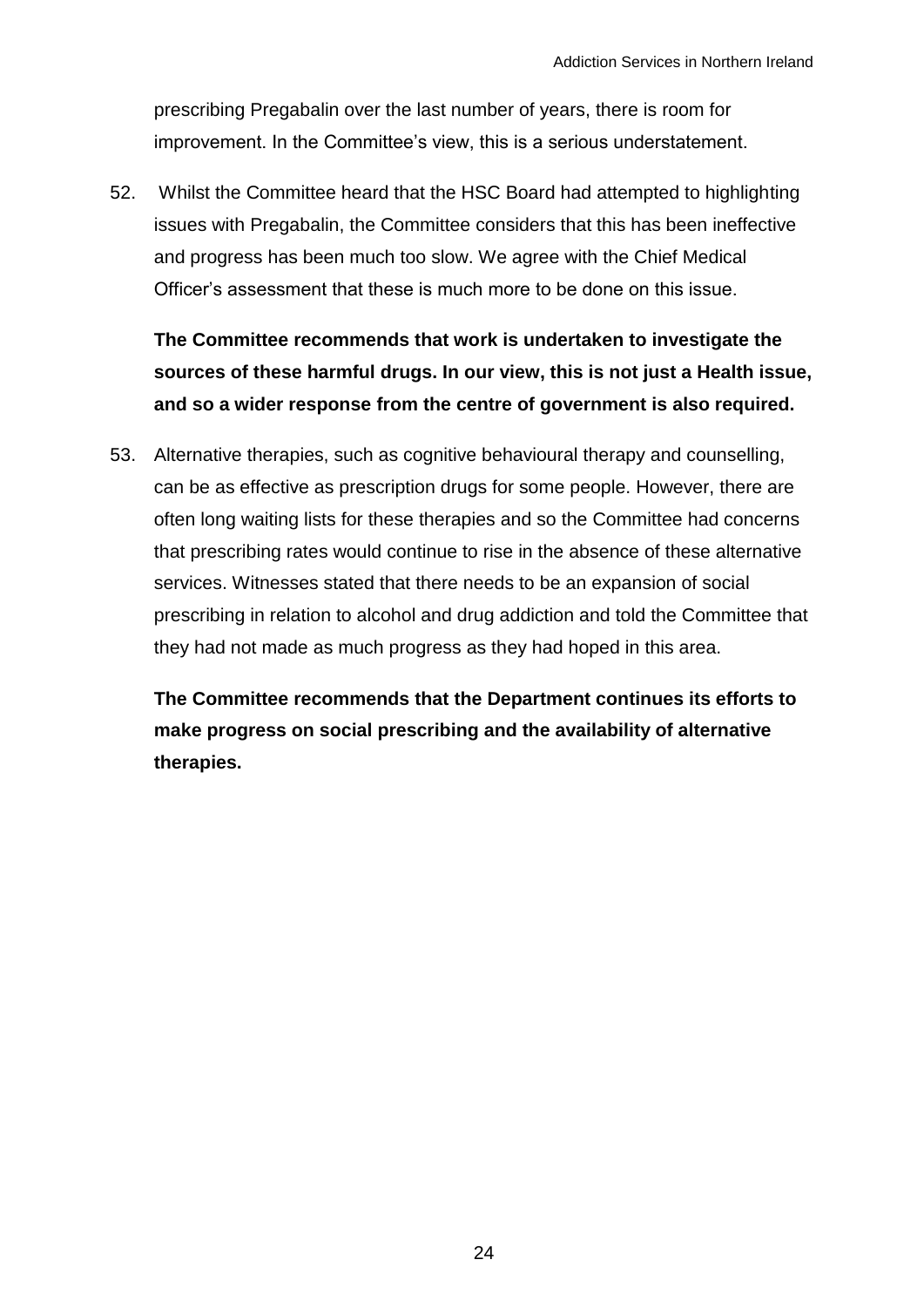# <span id="page-24-0"></span>**Links to Appendices**

#### <span id="page-24-1"></span>**Appendix 1: Minutes of Proceedings**

[View Minutes of Proceedings of Committee meetings related to the report](http://www.niassembly.gov.uk/assembly-business/committees/2017-2022/public-accounts-committee/inquiries/addiction-services/minutes-of-proceedings/).

#### <span id="page-24-2"></span>**Appendix 2: Minutes of Evidence**

[View Minutes of Evidence from evidence sessions related to the report.](http://www.niassembly.gov.uk/assembly-business/committees/2017-2022/public-accounts-committee/inquiries/addiction-services/minutes-of-evidence/)

#### <span id="page-24-3"></span>**Appendix 3: Other Documents relating to the report**

[View other documents in relation to the report.](http://www.niassembly.gov.uk/assembly-business/committees/2017-2022/public-accounts-committee/inquiries/addiction-services/other-papers/)

### <span id="page-24-4"></span>**Appendix 4: List of witnesses that gave evidence to the Committee**

- **Mr Richard Pengelly**, Department of Health
- **Professor Sir Michael McBride**, Department of Health
- **Mr Gary Maxwell**, Department of Health
- **Mr Brendan Whittle**, Health and Social Care Board
- **Mr Kieran Donnelly**, Northern Ireland Audit Office
- **Mr Stuart Stevenson**, Department of Finance